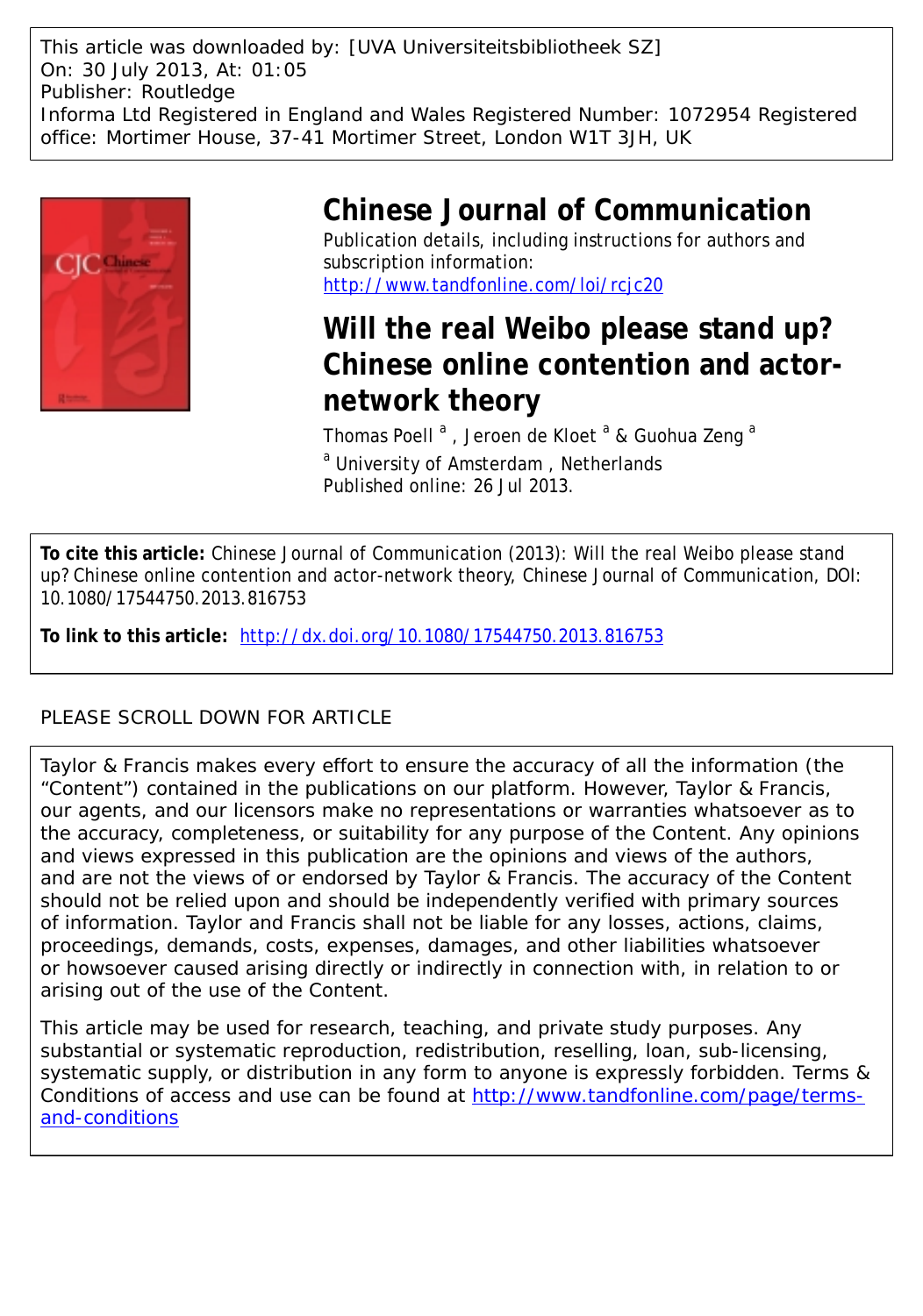# Will the real Weibo please stand up? Chinese online contention and actornetwork theory

Routledge Taylor & Francis Group

Thomas Poell\*, Jeroen de Kloet and Guohua Zeng

University of Amsterdam, Netherlands

Social media platforms have become key participants in Chinese political contention. Global media eagerly report on cases involving social media, often celebrating them as signs of political change. This article analyzes the involvement of Sina Weibo in two instances of political contention: one concerns the Huili picture scandal of June 2011, and the other a controversy around the popular rally racer and novelist Han Han that started in December 2011. Drawing inspiration from actor-network theory (ANT), we show how Sina Weibo's particular technological features, the related user cultures, and the platform's systematic selfcensorship practices, in addition to the occasional government interventions, mutually articulate each other. By tracing how technological features and emerging practices become entangled, we gain insight into how new publics are constituted and how symbolic reconfigurations unfold.

Keywords: Internet; China; political contention; actor-network theory; Weibo

## Introduction

In June 2011, the local government of Huili, in Sichuan province, posted a picture on its website featuring three officials inspecting a newly-finished road. Strangely, the officials seemed to float several inches above the road (for the images discussed in this article, see:<http://www.jeroendekloet.nl/images-cjoc/> $)$ .<sup>1</sup> The badly photoshopped image immediately drew online attention and became a viral hit. While the county's PR department quickly withdrew the picture and issued an apology, the genie was out of the bottle. The picture was not only widely circulated on the popular microblogging service Sina Weibo, but it was also immediately parodied, showing the officials on the moon, surrounded by dinosaurs, on the statue of Jesus Christ in Rio de Janeiro, with Guo Meimei, and joined by the former North Korean leader, Kim Jong-Il. These parodies were subsequently further circulated through blogs and press reports.

Through an exploration of the Huili picture scandal, as well as of a controversy around the popular rally racer and novelist Han Han, this article examines how Sina Weibo is involved in political contention. The two cases are typical examples of contemporary Chinese online controversies, which often start small, but then quickly go viral – so-called *wangluo shijian*, or Internet mass incidents (Yang, 2012, p. 2; see also Qiu & Chan, 2011). In this way, Chinese social platforms time and again become entangled in processes of social and political contention. Global media eagerly report on such cases, often celebrating them as signs of political change. Indeed, the

<sup>\*</sup>Corresponding author. Email: Poell@uva.nl

*q* 2013 The Centre for Chinese Media and Comparative Communication Research, The Chinese University of Hong Kong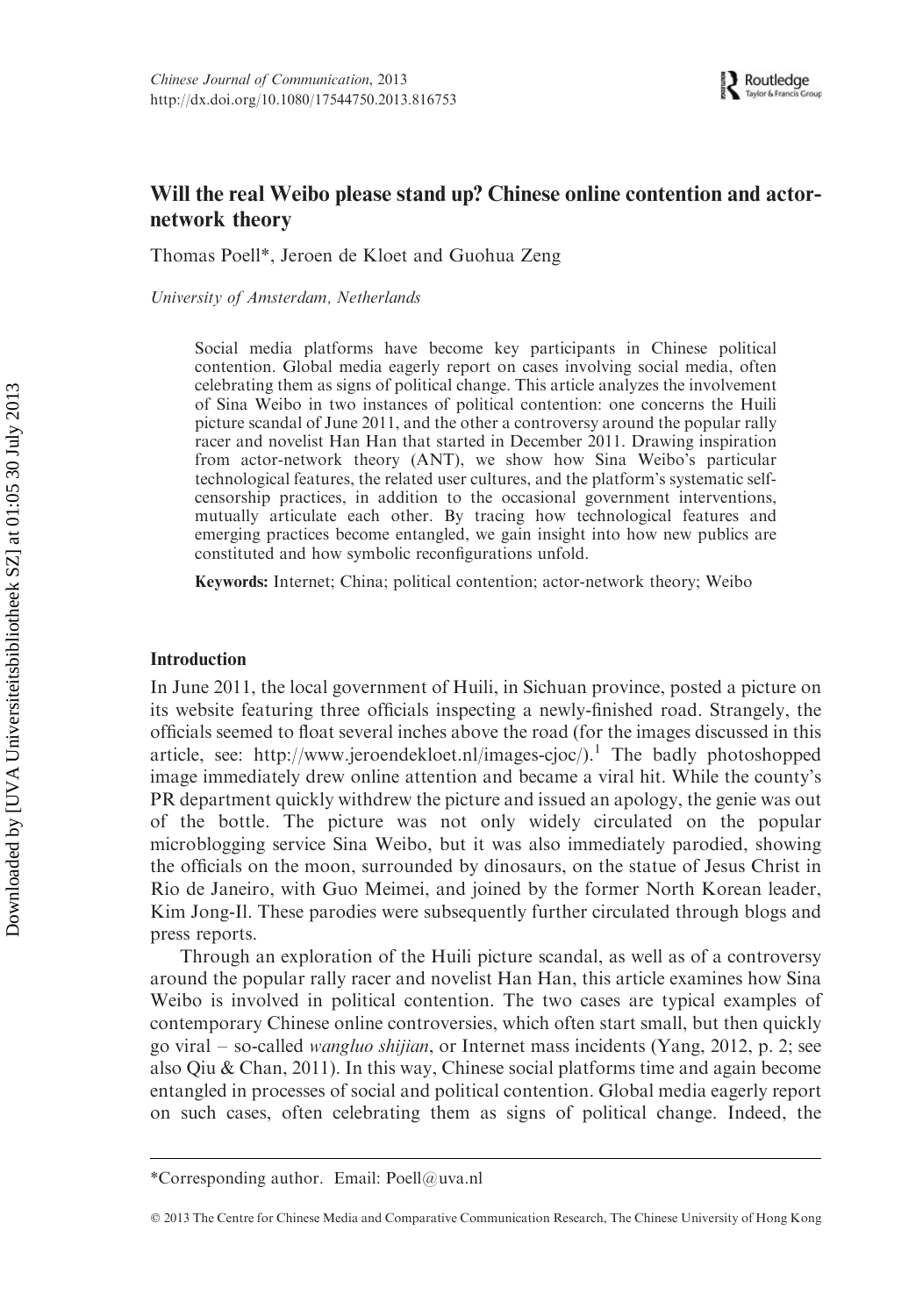popularity of Weibo is staggering. In the two and a half years of its existence, it has drawn more than 300 million registered users, or about one-third of all Chinese Internet users. In terms of the total numbers of users, it is rapidly approaching Twitter, the leading global microblogging platform.

The involvement of Sina Weibo in political contention takes its place within the context of a longer history of activists employing new media technologies. Initially, in the late 1990s, when the Internet became available for popular use in China, Bulletin Board Systems (BBS) were especially important (Damm, 2007; Giese, 2004). In subsequent years, blogs and online videos also became essential. In contrast to the student demonstrations in the 1980s, most online protest, and Chinese activism more generally, is non-disruptive and revolves around modest goals, especially pertaining to the defense of personal rights and interests and the expression of new identities (Esarey & Qiang, 2011; Ho & Edmonds, 2008; Lui, 2011; Sima, 2011; Wallis, 2011; Yang, 2009).

While there are a number of excellent studies available on these non-disruptive forms of (online) protest, little research has been conducted on how specific social media technologies are involved in political and social controversies. Much of the current research on Chinese online contention appears to consider social media as neutral "platforms" or "tools" that can be appropriated and shaped by particular social actors. Drawing inspiration from actor-network theory, this article rather considers social media as "participants" in contentious politics. More specifically, it examines how Sina Weibo's particular technological features, its user cultures and self-censorship practices, as well as the occasional government interventions, mutually articulate each other. In doing so, the analysis not only moves away from the "determined technology" perspective, in which technology is read as the necessary outcome or reflection of social processes, but also from its inversion, "technological determinism," in which technology is seen as directly shaping social and political action (Williams, 2003, pp. 129– 138).

We will develop our argument in critical dialogue with the current research on Chinese contentious politics, which will be discussed in the next section. While this research does not consider how particular social technologies are involved in contention, it does provide important insights into the complex economic, political, cultural, and technological relations through which Chinese online contention is articulated.

#### Commercialization, governance, censorship, and humor

First, Susan Shirk (2011) points out that online contention should be understood against the backdrop of the commercialization of the Chinese mass media (see also Fung, 2008; Zhao, 2008), which began in the 1990s. Today, most media institutions finance themselves through advertising revenues, they are profit-oriented, and their shares are publicly traded on the stock market. This is not to say that these institutions are fully privatized; the share of non-state investments in newspapers, radio, and television stations cannot exceed 49%.

China's media landscape – a nexus of global capital, local media companies, and the Chinese state (Fung, 2008) – constitutes the context in which the commercial development of the Chinese Internet takes shape. In this environment, the different mass media and the many online platforms are engaged in fierce competition with each other over audiences and advertising revenue. Shirk argues that this competition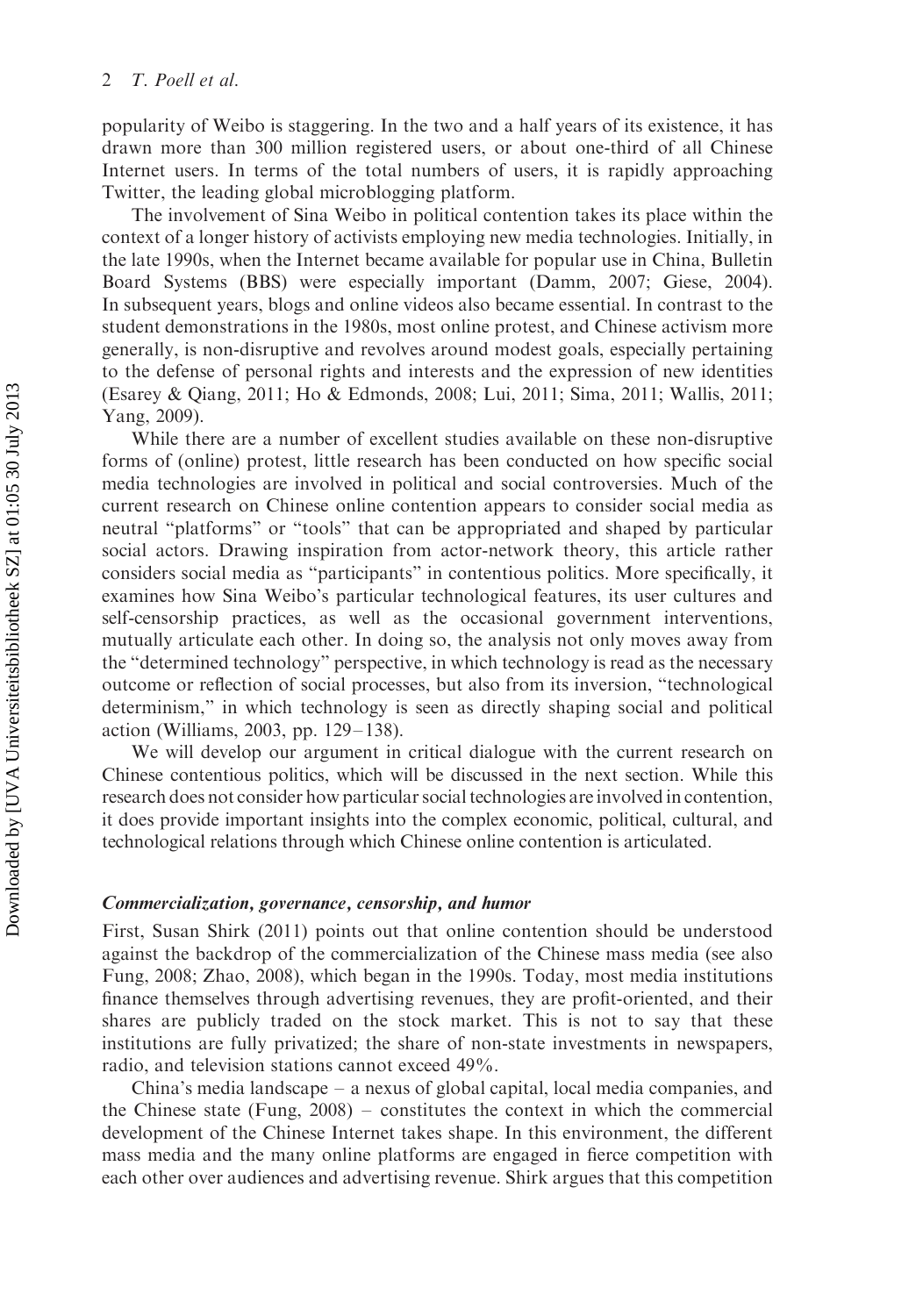provides a strong motivation for both on- and offline news outlets to deliver the latest breaking news (Shirk, 2011). In turn, Guobin Yang makes clear that this competition also affects online protest by providing a stimulant for contentious activity because such activity increases web traffic. According to Yang (2009, p. 211), "Major Web sites therefore welcome and embrace controversial media events and encourage their users to participate".

Second, beyond an interest in economic development, the state embraces the Internet because it facilitates the governing process. Following this line of argument, Gang and Bandurski (2011, p. 39) maintain that the Chinese government increasingly considers online communication to be the "voice of the public". The Internet allows Chinese politicians to read citizens' views in raw, unfiltered form, allowing officials to identify and fix problems before they provoke popular unrest (Shirk, 2011). As Perry and Goldman (2007, p. 1) point out, in China, with its "thousands of counties and hundreds of thousands of villages", in particular, "the challenge of curbing malfeasance among lower-level officials poses serious difficulties". To meet this challenge, the Chinese state has developed and stimulated a number of institutions and practices, including "NGO pressure", "popular protests", and "the media" (pp.  $1-2$ ). Hence, from this perspective, online contention should not simply be understood as standing in opposition to the Chinese state, but also as an integral part of its governing strategies.

Third, in the light of these considerations, it is clear that Internet censorship is far from a straightforward practice. The censoring of foreign websites, which has received a lot of attention in the international press, is, in fact, the least complex element; tens of thousands of websites hosted overseas are blocked at the level of the nine national gateways that connect the Chinese Internet to the Internet at large (Qiang, 2011, p. 207). The censoring of websites hosted in China itself is a much more intricate practice that requires constant negotiation and modification. Haiqing Yu suggests that part of this difficulty stems from how the censorship system is organized across different ministries, which each have different interests and responsibilities. As a result of these overlapping responsibilities, and the complexity of information networks, online censorship is "inconsistent and unpredictable" (Yu, 2009, p. 115).

More fundamentally, however, Chinese online censorship mostly revolves around self-censorship. Yang (2009, p. 222) calls this a soft-control approach that works through "self-discipline, indirect guidance, efficient management, positive cues, and rule by law" (see also Cunningham & Wasserstrom, 2012). In this system, citizens are asked to voluntarily report on violations. More importantly, the Internet companies themselves are held responsible for the content and behavior of the users on their sites. For this purpose, the News Office of the State Council has created lists of keywords for filtering, which are handed to Internet companies on a regular basis (Yang, 2009, p. 52). To make sure that they comply with government regulations, major Internet companies hire full-time editors to manage content. MacKinnon (2011, p. 3), co-founder of Global Voices Online, has estimated that Sina Weibo employs approximately 1,000 such editors to monitor and censor users.

The final point of interest for this inquiry concerns how this institutional, commercial, and cultural configuration shapes activism. Like in other authoritarian contexts, online activism is characterized by the extensive use of humor. In fact, parody, according to Yang (2009, p. 77), "has never enjoyed such a renaissance as in Chinese cyberspace today". Also prevalent is the use of coded language. To illustrate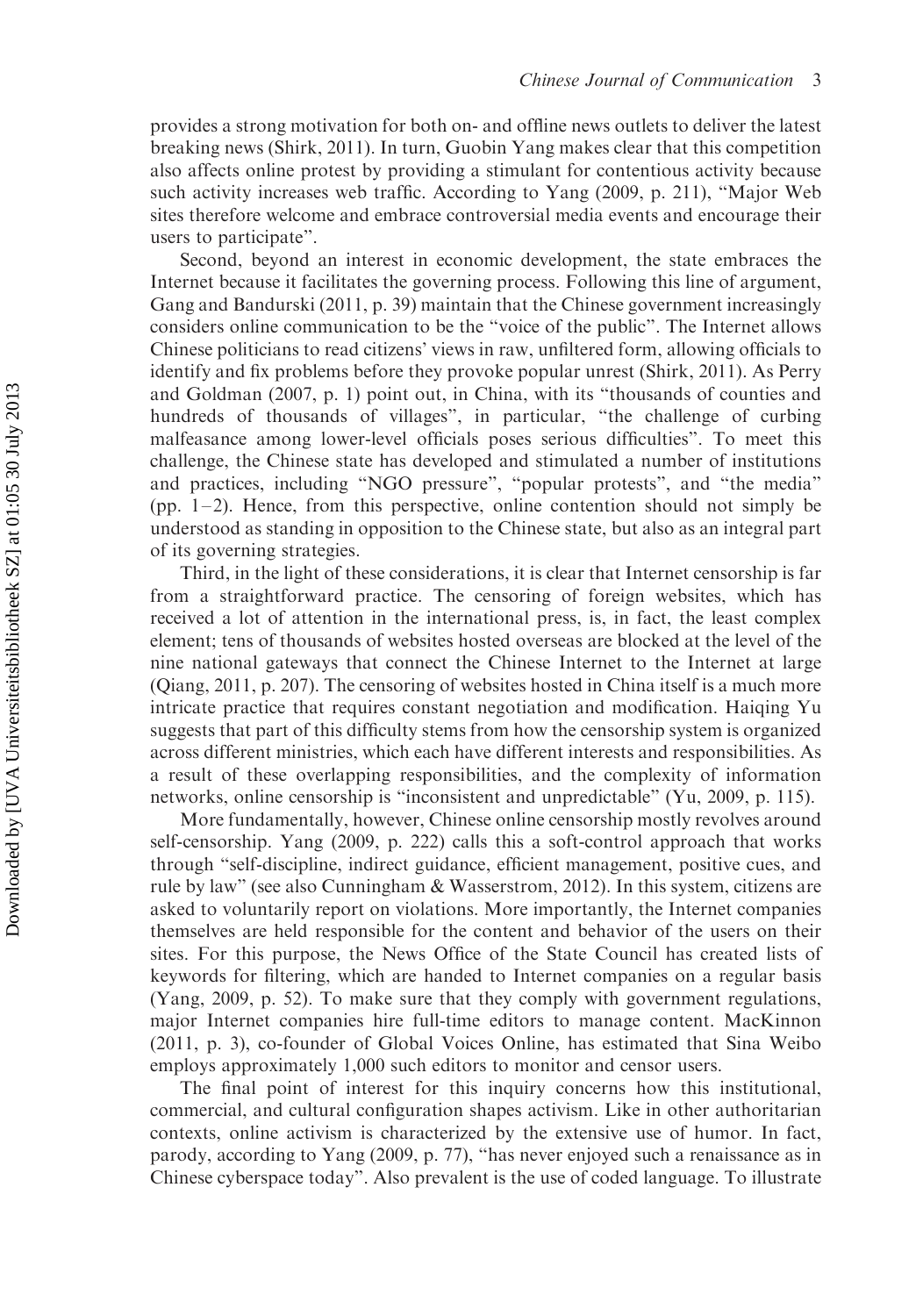this, Qiang (2011, p. 210) gives the example of the widely-used wordplay on the official euphemism for censorship, which is carried out under the slogan "constructing a harmonious society". "The word 'to harmonize' in Chinese (hexie)," he explains, "is a homonym of the word for 'river crab.' In folk language, crab also refers to bullies who exercise power violently". Consequently, the image of the crab has become "a new satirical, politically-charged icon". Correspondingly, "photos of a malicious crab travel through the blogosphere as a silent protest" (ibid.). More generally, online protest, like other contemporary forms of contentious politics, should above all be characterized as non-confrontational and playful. As Damm (2007, p. 290) has argued, "The Chinese Internet is more a playground for leisure, socializing, and commerce than a hotbed of political activism".

These are all highly valuable insights on which this investigation seeks to build. Yet, at the same time, it is also clear that these studies tend to focus on particular "social" actors and their specific interests; they eloquently show how different "human" actors use new technologies to achieve certain ends. This, for us, begs the question: what does technology do? To address this question, we have drawn inspiration from actor-network theory (ANT).

# ANT

As Bruno Latour (2005) makes clear, instead of focusing the analysis on discrete actors with particular interests and intentions, it is more productive to trace how action is articulated through associations between human and nonhuman actors. Entangled in these associations, actors are far from stable, but are rather constantly assembled and reassembled. Through these associations, material entities, such as keys, viruses, laboratories, and cars, become actors. In the words of one of ANT's key proponents, John Law:

Actor network theory is a disparate family of material-semiotic tools, sensibilities, and methods of analysis that treat everything in the social and natural worlds as a continuously generated effect of the webs of relations within which they are located. It assumes that nothing has reality or form outside the enactment of those relations. Its studies explore and characterize the practices and webs that carry them. (2009, p. 141)

Hence, ANT should not be considered as a single coherent approach; instead, "it is a diaspora that overlaps with other intellectual traditions" (Law, 2009, p. 142).

In the present inquiry, we especially draw advice from Latour's 2005 Reassembling the Social, which distinguishes ANT, the "sociology of associations", from the dominant approach to the social: the "sociology of the social". According to Latour, criticizing the sociology of the social, "There is no society, no social realm, and no social ties, but there exist translations between mediators that may generate traceable associations" (Latour, 2005, p. 108 italics his).

First, he claims that there are no fixed groups. There are only group formations, as groups are constantly made and remade. This conceptualization of groups is more helpful, we argue, than invoking constructs like "online activists", as though they comprise a stable and fixed group. Latour (2005, p. 31) stresses that to delineate a group, "you have to have spokespersons which 'speak for' the group existence". He adds: "Groups are not silent things, but rather the provisional product of a constant uproar made by the millions of contradictory voices about what is a group and who pertains to what."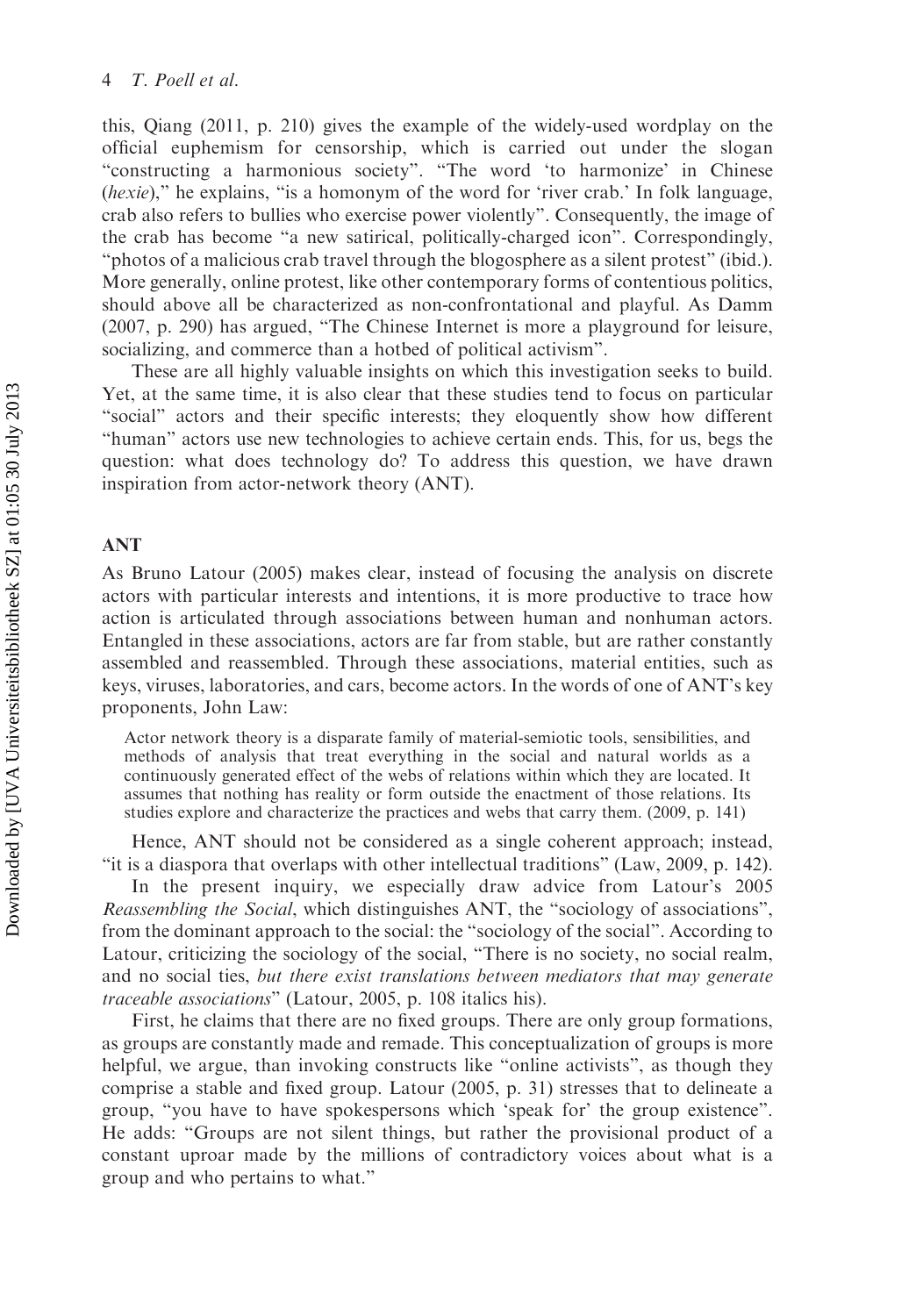Second, it is important to distance oneself from the idea that action takes place as a result of a hidden social drive or of the deliberate intentions of particular actors. Instead, Latour maintains, action is overtaken; it is "is borrowed, distributed, suggested, influenced, dominated, betrayed, translated" (2005, p. 46). From this perspective, there is no certainty about what action is; it "should rather be felt as a node, a knot, and a conglomerate of many surprising sets of agencies that have to be slowly disentangled" (p. 44).

Third, as we already discussed, objects have agency, too. This is not to say that they determine or cause action. Rather, they should be understood as "participants" in actions, which "might authorize, allow, afford, encourage, permit, suggest, influence, block, render possible, forbid, and so on" (p. 72). Latour emphasizes that

ANT is not the empty claim that objects do things 'instead' of human actors: it simply says that no science of the social can even begin if the question of who and what participates in the action is not first of all thoroughly explored (ibid.).

Identifying these participants, Latour distinguishes between "intermediaries," which transport "meaning or force without transformation," and "mediators," which "transform, translate, distort, and modify the meaning or the elements they are supposed to carry" (p. 39).

Finally, exploring objects as mediators implies that they should not be considered as "matters of fact", but as "matters of concern". "While highly uncertain and loudly disputed, these real, objective, atypical, and, above all, interesting agencies are taken not exactly as objects, but rather as gatherings" (Latour, 2005, p. 114). The road in the Huili case is precisely such a matter of concern. It is no longer simply an object, but a gathering of manipulated photos, weibos and Weibo users, local officials, PR officers, newspaper articles, blogs, and so on.

# Method

The two cases that we selected are neither special nor extraordinary, and this is exactly the reason why we have selected them. Through the exploration of these typical examples of online controversies, we hope to demonstrate that the methodological insights derived from ANT can be use across the board. Our ANT-inspired case studies unveil the technical, cultural, and political associations involved in most episodes of online contention in China today.

The Huili case is full of the humor and parody that is characteristic of Chinese digital culture. It resembles earlier cases, such as Little Fatty in 2003, when the picture of an obese young Chinese boy was photoshopped into many different settings, creating an immensely popular Internet meme within days (Voci, 2010; Wallis, 2011; Yang, 2009). Another example is the tiger case in 2007, when a farmer in Shaanxi province, Zhou Zhenglong, claimed to have seen the rare South China tiger. The farmer provided a photograph as proof, which was subsequently promoted by the Shaanxi forest department. Soon, however, the picture proved to be photoshopped. The subsequent trial of the farmer met with severe criticism online; some claimed that the farmer was used as a scapegoat to protect local authorities ("The South," 2007; Yang, 2009). The Huili picture case fits into this tradition of forged images and their subsequent humorous appropriation.

The Han Han case, in turn, can be considered to exemplify the commercialized celebrity culture that has proliferated on- and offline over the past decade in China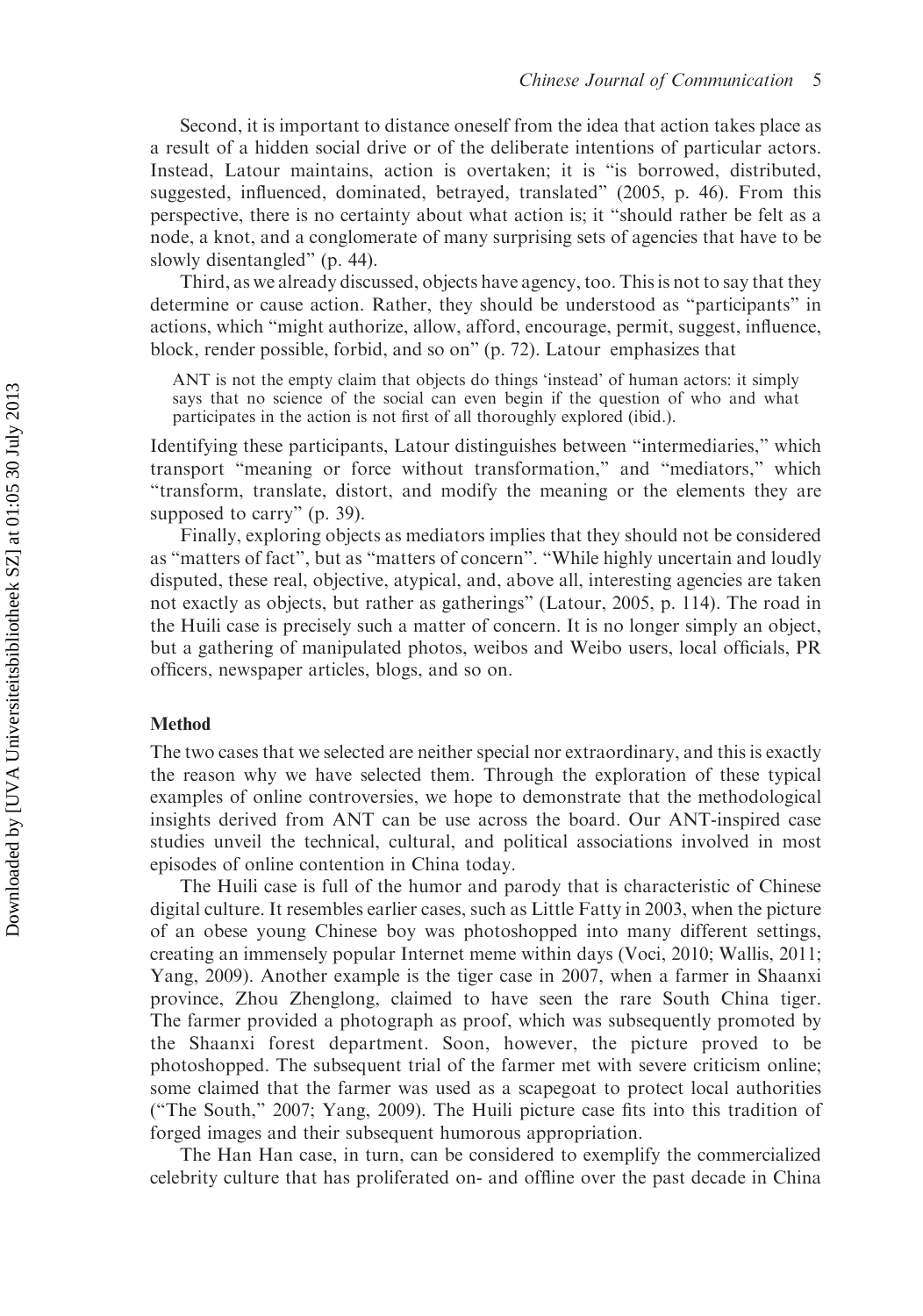(Edwards & Jeffreys, 2010). The case started as a political discussion over three essays on revolution, democracy, and freedom that were published by Han Han in December 2011. However, the conversation quickly morphed into a scandal over authorship and fakery. The case can be seen as the latest episode in a history of political essays that have managed to stay within the boundaries of the permissible, written by bloggers like Wang Xiaofeng and Michael Anti (MacKinnon, 2008). Furthermore, the subsequent scandal over forgery fits into a tradition of quicklyspreading scandals, such as the sex pictures of Edison Chen that dominated the headlines in 2008 (Chow & de Kloet, 2013).

In our exploration of the two controversies, we focused on the dominant textual and visual accounts taking shape on Sina Weibo. As these accounts circulated the widest on this platform and beyond, they allow us to trace how Weibo's technological features, user culture, and censorship practices mutually articulate each other and become intertwined with activities on other media platforms and with occasional government interventions. This exploration will show that a straightforward textual analysis, as practiced in most research on online contention, is not sufficient to understand how social platforms participate in contemporary political and social controversies. It will illustrate how arguments, jokes, and opinions expressed through text become entangled with visual expressions, as well as how these expressions simultaneously involve particular technological features, user cultures, and censorship practices.

To identify the dominant textual and visual accounts, we have used natively digital selection principles that rely on the selection mechanisms introduced by the examined platform itself (Poell & Borra, 2012; Rogers, 2009). Through these principles, such as the "retweet" on Twitter and, in the case of Weibo, the "re-post", users indicate and circulate what they find to be interesting content. This approach "builds on the idea that in social media, the selection of relevant content does not take place before publication, as in the mainstream press, but after publication by users themselves" (Poell & Borra, 2012, p. 700). Following this approach, we selected the top 100 most reposted weibos for the Han Han case, and the top 50 weibos for the Huili case, which generated less traffic. The collection of the most reposted weibos, as well as of the attached pictures, was performed manually, as Sina Weibo is very protective of its data. Weibos cannot be searched through the general search engines, e.g. Baidu and Google. Sina Weibo's application programming interfaces (APIs) are also mostly blocked. Thus, we relied on the platform's native search engine, its own selection of relevant weibos, so-called "hot weibos", and we scanned the pages of highly active participants. Through the combination of these methods, a comprehensive list of the top weibos could be consolidated. Most of these weibos were reposted or commented on at least 1,000 times.

Second, the online reception of the most reposted weibos was explored in order to trace how they circulated on the platform and beyond. For this purpose, the 50 most reposted comments of the top five posts of each case were selected. These top comments provide insight into how the weibos were received on the platform itself and how they trigger, as will be discussed, the articulation of publics. In addition, the broader reception of the Weibo communication on the two controversies has been examined by collecting and analyzing the top 50 press reports and blog posts that mention Weibo in relation to each of the two controversies. These articles and blogs have been manually selected by querying the News Search and Blog Search of [Baidu.](Baidu.com)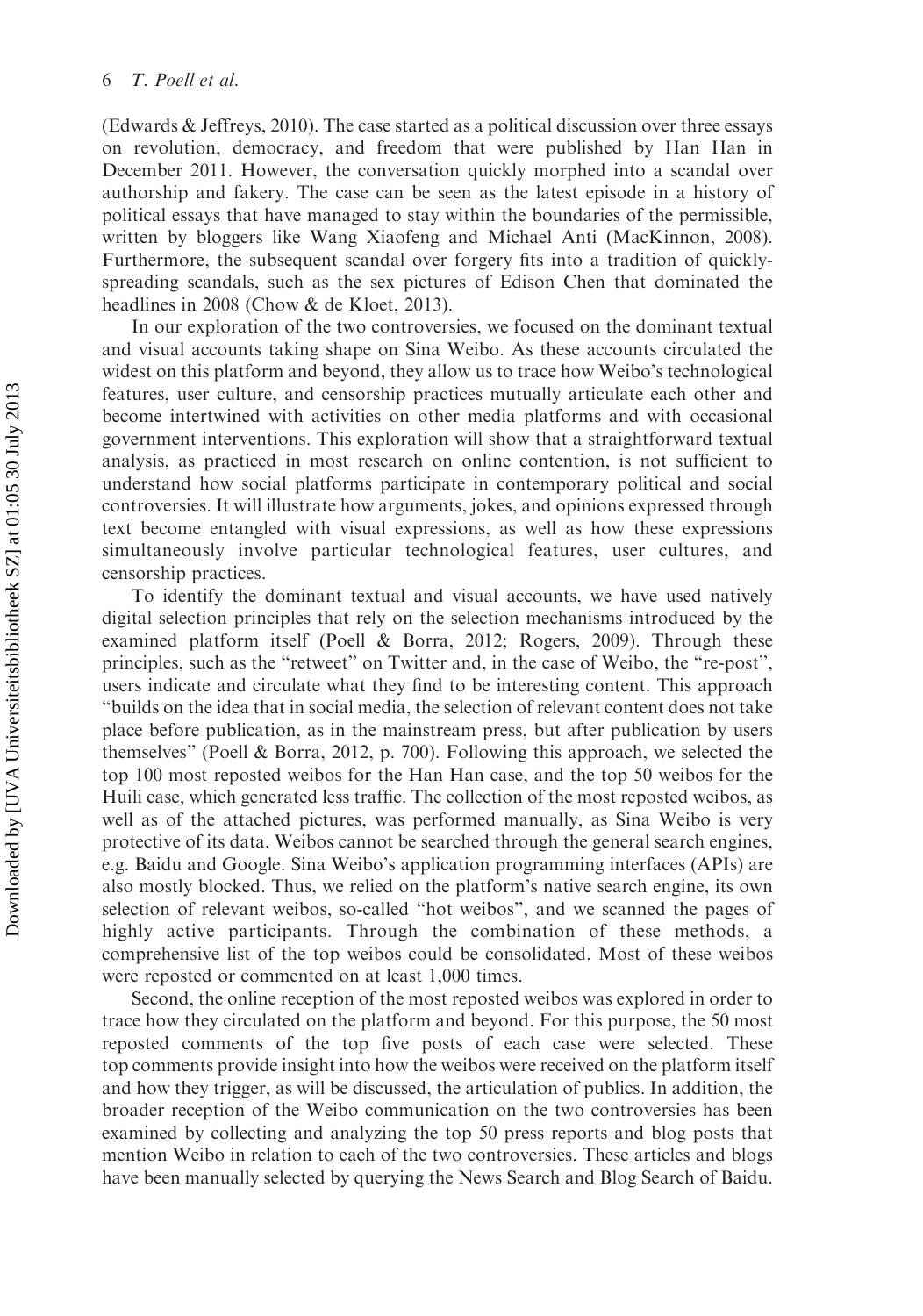[com](Baidu.com) for "weibo" and the key terms of each controversy: "Huili picture" (huili tupian), "Han Han" (hanhan), "revolution" (geming), "democracy" (minzhu), "freedom" (ziyou), and "Fang Zhouzi". The analysis of the selected press reports and blog posts allows us to understand how Sina Weibo is tied to the larger Chinese online media landscape.

The analysis of the most widely-circulated weibos, as well as of the broader media ecology in which they were received, is embedded within an examination of Weibo's technological architecture and its user culture. Like Twitter, Weibo is characterized by three components: the "@user" syntax to refer to other users, hashtags to topically mark weibos, and a 140-character message limit; however, because of the nature of the Chinese language, this character limit allows for much longer texts. A distinct difference from Twitter is that Weibo users are not only allowed to include URLs in their messages, but they can also attach images, music, and video files to their posts. Furthermore, comments to a post can be displayed right below the post itself.

Drawing from Latour's work on actor-network theory, the following analysis explores how Weibo's technological features, user cultures, and censorship practices "participate" in the textual and visual articulation of the two contentious episodes. The analysis of the two episodes is by no means exhaustive, but rather exploratory. The objective is *not* to systematically reconstruct how the two controversies unfolded. Instead, we aim to illustrate and focus the attention on how, in contemporary episodes of Chinese online contention, social practices, cultural expression, and censorship become fundamentally entangled with the technology of social media.

This objective informs the organization of the research into the following parts. We discuss how Weibo's specific technologies and practices become involved in, first, what we term "acts of symbolic reconfiguration", and second, in the articulation of publics.

### Symbolic reconfigurations

In each of our case studies, we observed how Weibo quickly became a space of symbolic reconfiguration. This term refers here to the processes in which the original meaning of an event or object is altered by drawing new symbolic associations in both text and images. Once the picture of the three government officials from Huili floating above the new road started to circulate on Weibo, a torrent of creative visual manipulation and parody unfolded. Users not only mocked the three officials, but they drew connections between the picture and various contentious issues.

In our other case, three essays posted online at the end of 2011 by China's most prolific blogger today, Han Han, opened up a similar opportunity for critical exchange. In the three posts, Han Han expressed his views on revolution, democracy, and freedom (Martinsen, 2012). Until that moment, many had heralded Han Han as a creative critic of authority who knows how to play the game with his censors. The three blog entries, however, prompted large numbers of Weibo users to react in surprise to what they considered to be a conservative stance. In the explosion of weibos and comments that followed, Han Han became an icon through which current critical issues were connected and questioned.

These episodes of symbolic reconfiguration are by no means atypical. Visual trickery, symbolic manipulation, parody, humor, and intense interaction have, as discussed above, become key practices in China's online contentious repertoire (Qiang, 2011; Yang, 2009). Here, the challenge is to unravel how Weibo's particular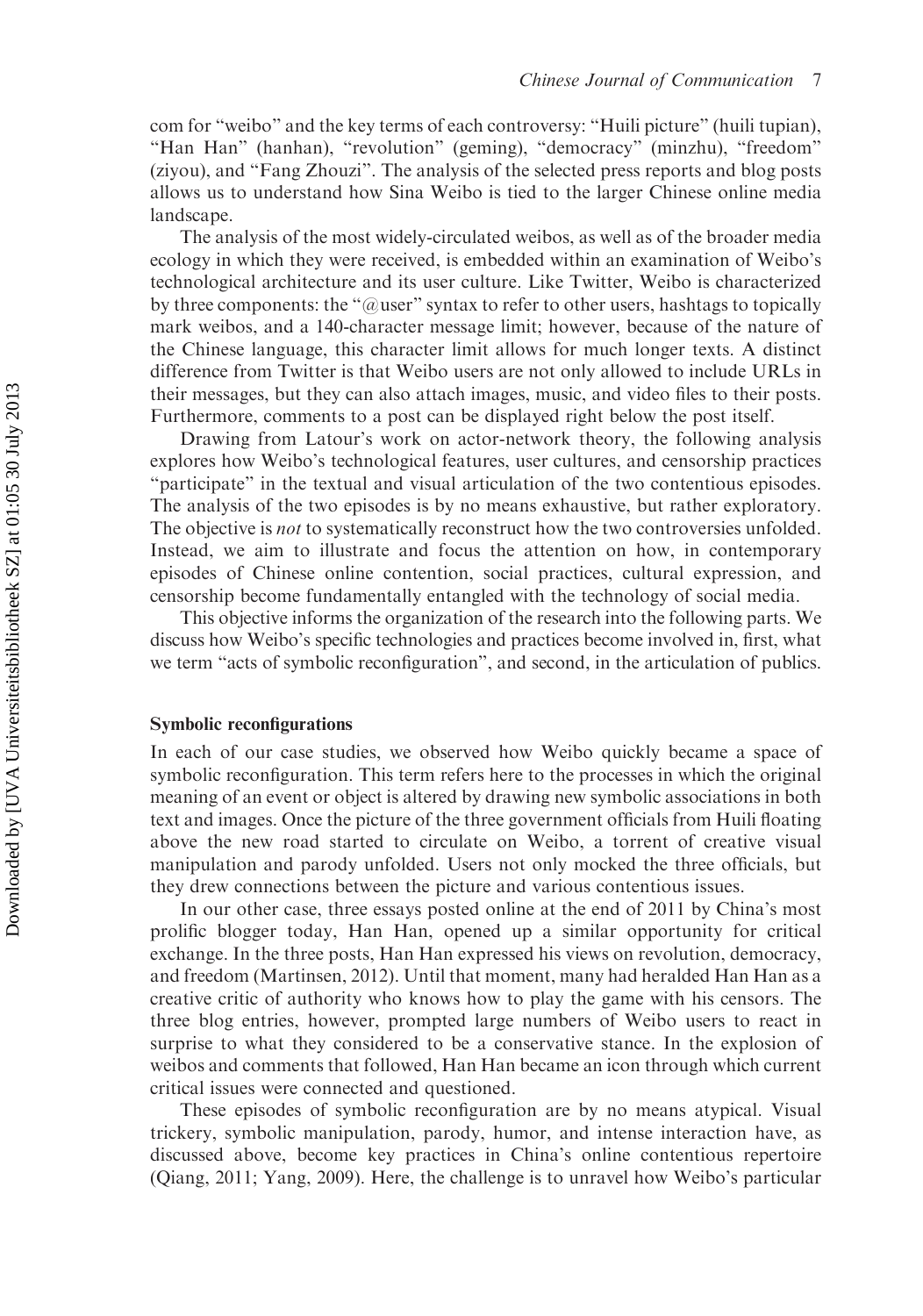technological architecture and user cultures were involved in these practices, as well as to trace how Weibo was entangled in a larger political and cultural assemblage in which critical issues are (re-) formulated, questioned, and continuously interconnected.

#### Funny pictures and allegations

Immediately after the Huili picture was posted online, Weibo users responded and posted their own versions of the picture, $\frac{2}{3}$  many with commentary:

Share the pictures here; the Huili County leadership cordially greets the people on Mars and brings them rice and quilts.

Go to see Huili County with its magical road and the magnetic levitation leadership. Only 830 Yuan per person!

The manipulated pictures themselves resonate the global memes of mashedup images of American presidents, rock stars, and Hollywood movies, images that are accessible to Chinese Internet users through services such as Google Image and that, as shown earlier, also have a history in China. They shuttle the Chinese county representatives out of their context, to be inserted into a global image culture. Each image produces its own significations and associations. Is the leadership so ancient that they are part of a prehistoric age of dinosaurs? Are they like political dinosaurs? Is this the political regime that so eagerly takes pride in its space missions? Why not use their floating capacities for a tourist promotion?

Weibo prompts the creation and circulation of such mash-ups not only because its architecture allows pictures to be attached to messages, but also because of the instant gratification of reading comments of other users who have seen the picture. In these instances, Weibo's comment culture could be observed at its most frivolous, with comments like "hahahahaha", "Damn funny! The leaders are too lazy" and "haha, they are ghosts and shadowless".

In the Han Han case, graphics-editing software also factors in as a crucial actor. While Weibo allows more text in the Chinese language than does Twitter in the English language, 140 characters is still not enough to post an essay. To work around this limitation, many users install a browser add-on or visit a website which generates an image based on the user's input. Subsequently, they attach the image to their weibo. $3$  The picture, which contains the article or essay, is called a long weibo. Thus, the limitations set by Weibo's architecture are circumvented by creatively exploiting this very architecture.

Quickly after the Han Han blog posts became a contentious issue on Weibo, the issue mutated from one related to his, according to many readers, disappointing and conservative views on revolution, democracy, and freedom, to the question of authorship. A well known Internet user, Maitian, argued that Han Han's blogs were not, or at least not entirely, written by himself, but by a "team". A commercial logic was suspected behind this theory, as it would allow Han Han to be so enormously productive in different fields. After these initial allegations, Fang Zhouzi, an activist against plagiarism and a popular science writer, further fuelled an Internet campaign about the authorship of Han's overall publications. The pro-Fang Zhouzi camp accused the pro-Han Han side of being part of a complex network involving Han Han, his father, his publisher, Sina Weibo, the Southern media group, and Shanghai censors (Martinsen, 2012).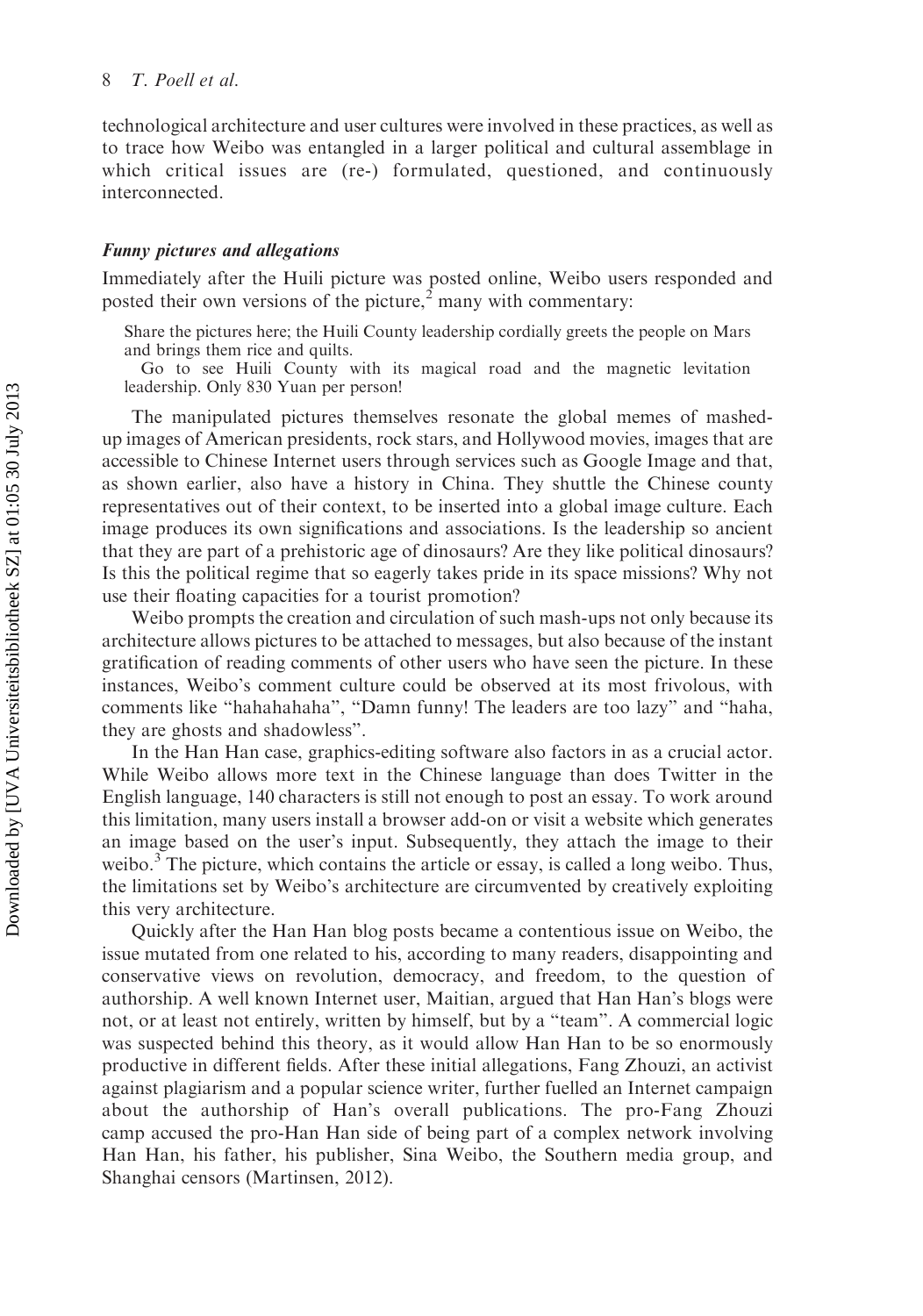The conflict between Han Han and his opponents resulted in numerous jokes, cartoons, and the like. Joel Martinsen, the managing editor of [Danwei.org,](Danwei.org) a website that publishes translations from the Chinese print media and online forums and blogs, maintains:

As in the best flame wars, Han Han PK Fang Zhouzi has been a comedy goldmine. Quick wit, outrageous accusations, dodgy amateur textual analysis, passionate debaters falling prey to the simplest of conversational gambits – if I was a conspiracy theorist, I'd wonder whether Sina had engineered the whole thing to keep people refreshing their microblog feeds over the long holiday. (Martinsen, 2012)

On the one hand, these observations and insinuations correspond with the more general claims by Susan Shirk (2011) and Guobin Yang (2009) about the relationship between activism and the commercialization of the media landscape. On the other hand, the intense interaction and close monitoring of the news by Weibo users clearly resonate with David Berry's (2011) observation of how the real-time web breeds what he calls "the riparian citizen" (p. 144), who continually watches the flow of data. According to Berry, new technical devices give users the ability to manage the new data-centric world. This suggests that Weibo is precisely such a vital element in Chinese contentious politics because its real-time character allows its users to monitor countless data streams. These streams run across multiple online platforms, but many converge on Weibo.

### Meta-discourse

Positioned at the heart of a complex web of online associations, Weibo not only mediates contentious politics, but it is itself also mediated through other media. From blog posts and online news sources, we can discern the construction of a metadiscourse on Weibo; the platform is itself turned into a contentious object. The proliferation of such a meta-discourse, in which media continuously comment on other media, is a key characteristic of today's late-modern global media culture. Striking examples of such a meta-discourse could, for example, be observed during the so-called Arab spring, when the notion of the "Twitter" and/or "Facebook revolution" became an object of media attention (Christensen, 2011; Hofheinz, 2011).

In the Huili case, one article reads, "The netizens suggest Sichuan Huili to write the Photoshop event into its county's history" ("The netizens," 2011), whereas another article reads, "'Crisis' is everywhere: they were trapped by Weibo" ('"Crisis' is," 2011). Another article explains that people praise the local government for opening a Weibo account: "Fakeries emerge in the governmental websites; Sichuan Huili is praised when it takes the opportunity to mediate itself" ("Fakeries emerge," 2011).

In the Han Han case, one report entitled "Full story of Han-Fang dispute: From Weibo to court," ("Full story," 2012) identifies Weibo, like the court, as an actor in the controversy. Other reports ("Han's blog," 2012) explain how "Han's blog articles arouse large-scale online debates", and ask for "further discussion on Han-Fang dispute: What kind of online discussion do we need?" ("Further discussion," 2012). In the latter report, we can read how Weibo is compared with the traditional media:

Traditional mainstream media should uphold "health, maturity, and rationality" as their value-added [ ... ] However, the microblog, as an Internet discussion platform, is inherently crippled. Internet scholars propose that the microblog effectively provides thought-provoking clues and facts, but within the limit of 140 characters, it is impossible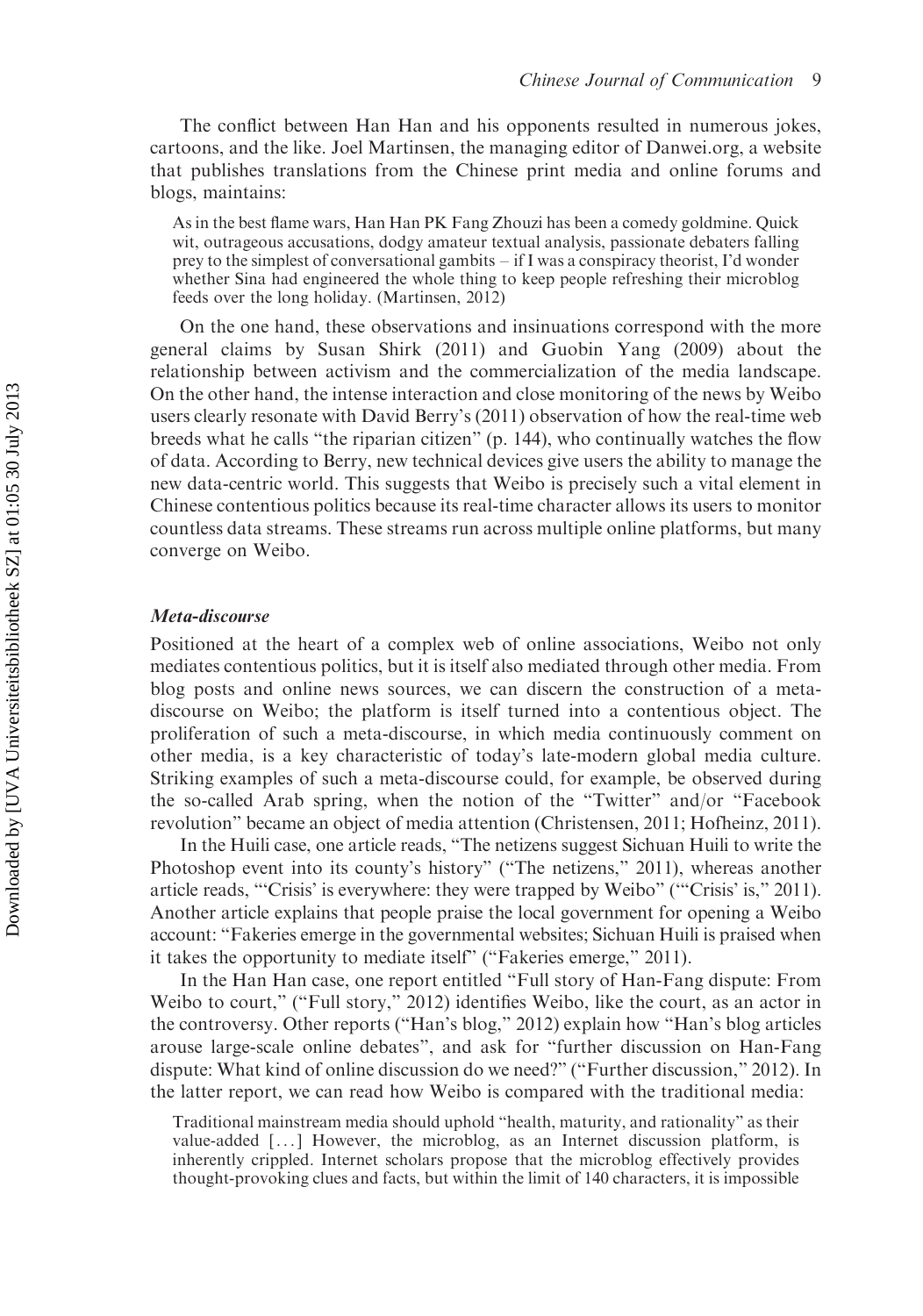to fully present evidence and make an argument. Microblog discussions [ ... ] are more prone to be irrational, which is unfavourable for the cultivation of Internet users' critical spirit.

This meta-discourse effectively establishes Weibo as a crucial actor, which, for better or worse, mediates the controversy.

In the above-quoted report, Weibo is presented as an irrational platform by which people express their opinions in a heated way, and "traditional" media are considered to be the right tools to bring back rationality. The meta-discourse on the alleged importance of Weibo indicates how media mutually articulate each other as actors. For researchers trying to come to grips with how social media, such as Weibo, are involved in contentious politics, it is vital to recognize that this meta-discourse is part of the associations that need to be traced.

Simultaneously, while this discourse constitutes a highly-productive set of associations, one should be careful not take it at face value. As Alexandra Segerberg and Lance Bennett (2011) point out, critically reflecting on the notion of the "Twitter revolution", it is crucial to avoid abstracting media technologies from the complex contexts in which they are involved. In doing so, the risk is that these technologies become "fetishized and personified" (p. 199), which is precisely what happens in meta-media-discourse. Hence, instead of taking popular claims about "Weibo's age" at face value, it is important to examine how such claims contribute to Weibo's political and cultural resonance.

#### Scandals, scandals, scandals

We have already discussed how unexpected associations take shape in processes of symbolic reconfiguration articulated through Weibo. Of course, these processes not only resonate with global visual memes, but they also inspire connections drawn across the Chinese political landscape.

A good example of how this works can be observed in the Huili case. Arguably the most interesting mash-up from this case is the one in which the three officials are photoshopped into a picture alongside Guo Meimei, who was around the same time involved in a parallel scandal.<sup>4</sup> This scandal revolved around a 20-year-old girl, Guo Meimei, who claimed to be affiliated with the Red Cross Society. At the same time, the pictures she posted online showed off her extreme wealth. Soon after the discrepancy was noticed, Weibo users started to scavenge the Internet for further visual evidence of her wealth, causing the controversy to grow exponentially. They discovered her NetEase photo album, which showed how her lifestyle had, in two years, become extremely luxurious. In 2008, she rented a house, sold cars, and had a Chinese brand phone, and by 2011, she owned a villa as well as a Maserati sports car. In the end, Guo Meimei explained that she had lied and was not affiliated with the Red Cross (Fauna, 2011). On Weibo, however, people continued to question whether or not the Red Cross had made her flamboyant lifestyle possible, thus hinting at possible corruption within the state-level governmental organization.

More importantly, Weibo users drew connections to the Huili case through the mash-up of the two incriminating pictures. Mashing the Huili officials with Meimei in front of her Maserati amplifies the fraudulent and corrupt associations the two pictures evoke. The collected Weibo comments on the Huili case further intensified these associations; some stated, for example: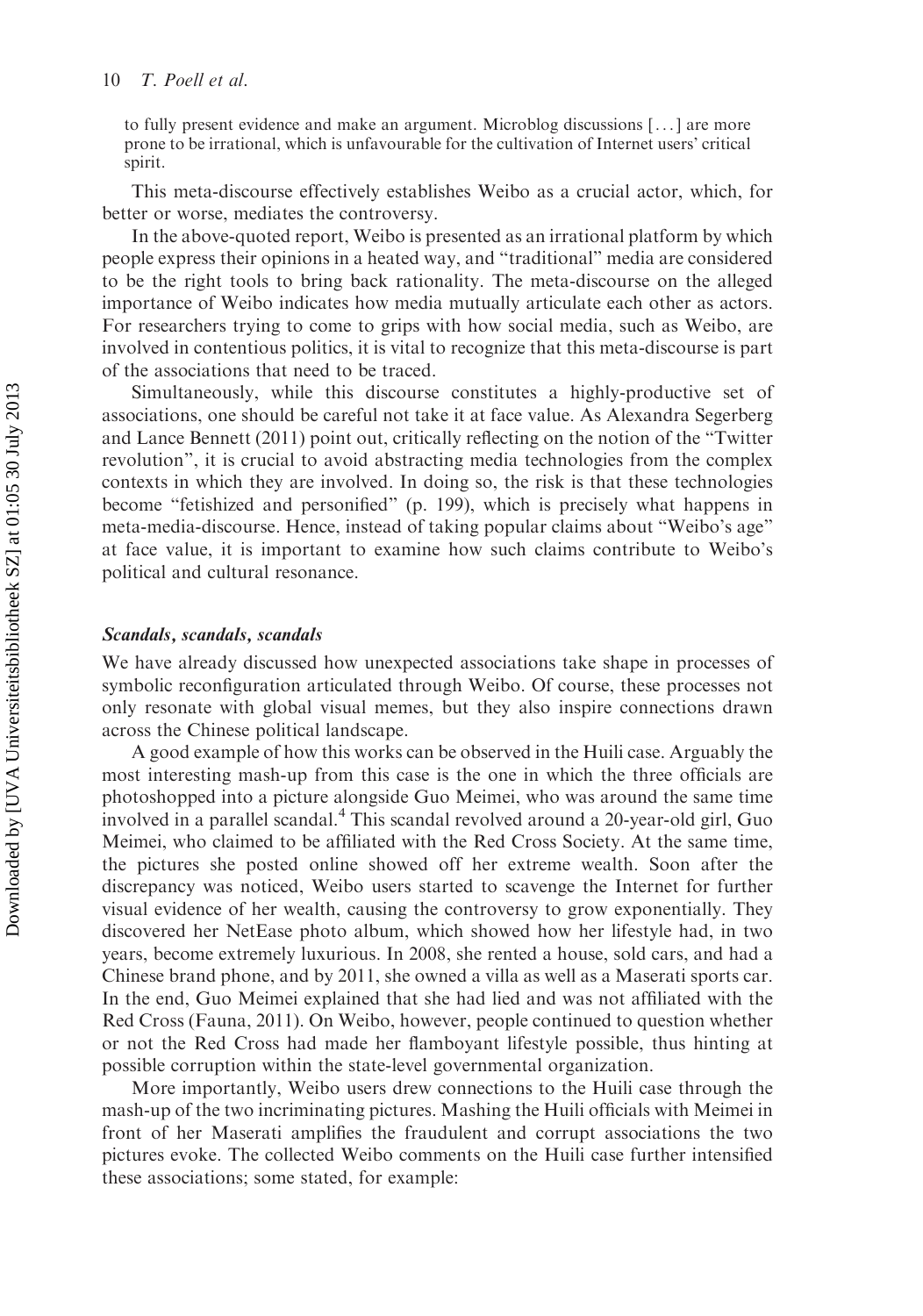#Huili three leaders# Guo MM said there was a lot of pressure. Don't forget Guo Meimei because of the Huili three brothers!

Tracing the Huili picture assemblage, we witness how a picture that was originally meant to represent a fact, the building of a new road, and signify the progress of a region, is transformed into a matter of concern, an opportunity for unexpected associations, and an agent of doubt and corruption. The picture became entangled in a web of associations in which Weibo, due to its user practices and architecture, became an important mediator.

Thus, shifting the focus from particular actors and interests to the associations between actors, it becomes clear that Weibo is much more than an intermediary that facilitates communication between human actors. Instead, its technology and user cultures become participants in the examined episodes. Here, we have explored how the practice of incessant commenting, as well as the manipulating and circulating of images, have turned the controversies into occasions for drawing unexpected connections across the political and cultural landscape. Further, as will be discussed in the next section, these practices also very much shape the articulation of publics.

# The articulation of publics

Ganaele Langlois (2009, p. 417) and colleagues have argued that in studying the articulation of publics through social media platforms,

the challenge is not simply to identify new communicational practices and their effects on the content of public discussion, but to understand how the encounter between technologies of communication and political processes creates new conditions for the formation of issues of common interest and their publics.

Thus, rather than speaking of a fixed, stable public, it makes much more sense to conceptualize the public as an emerging assemblage of actors, which can include not only various groups of social media users, but also corporations, technologies, state institutions, and courts of law. This led to our choice to write about the "articulation of publics", given that articulation refers to the neither essential and fixed nor absolute way in which things become linked. As Noortje Marres (2007) has pointed out, such a public is fundamentally heterogeneous. It comes into being through the process of defining the scope of an issue or problem of common concern, binding antagonistic actors together in an issue network.

Tracing the articulation of publics in our cases, it immediately becomes clear that they were articulated differently in each instance. In the Huili picture case, the government became a central actor. Within a day after Weibo users started poking fun at the Huili picture, the Sichuan Huili county administration (sichuansheng huilixian zhengfu) opened its own Weibo account. Through this act, it validated Weibo as a public platform. The county administration posted the original picture and stated, "Here are the original pictures taken at the inspection site. We thank our friends for your concern and criticism, we will draw a lesson from this and work harder and more prudently in the future".<sup>5</sup> In this unexpected association between users poking fun at the government, the platform itself, and government officials opening their own Weibo account, we can observe a public in the making. By acknowledging the platform, the county administration became part of this public and actively contributed to its constitution.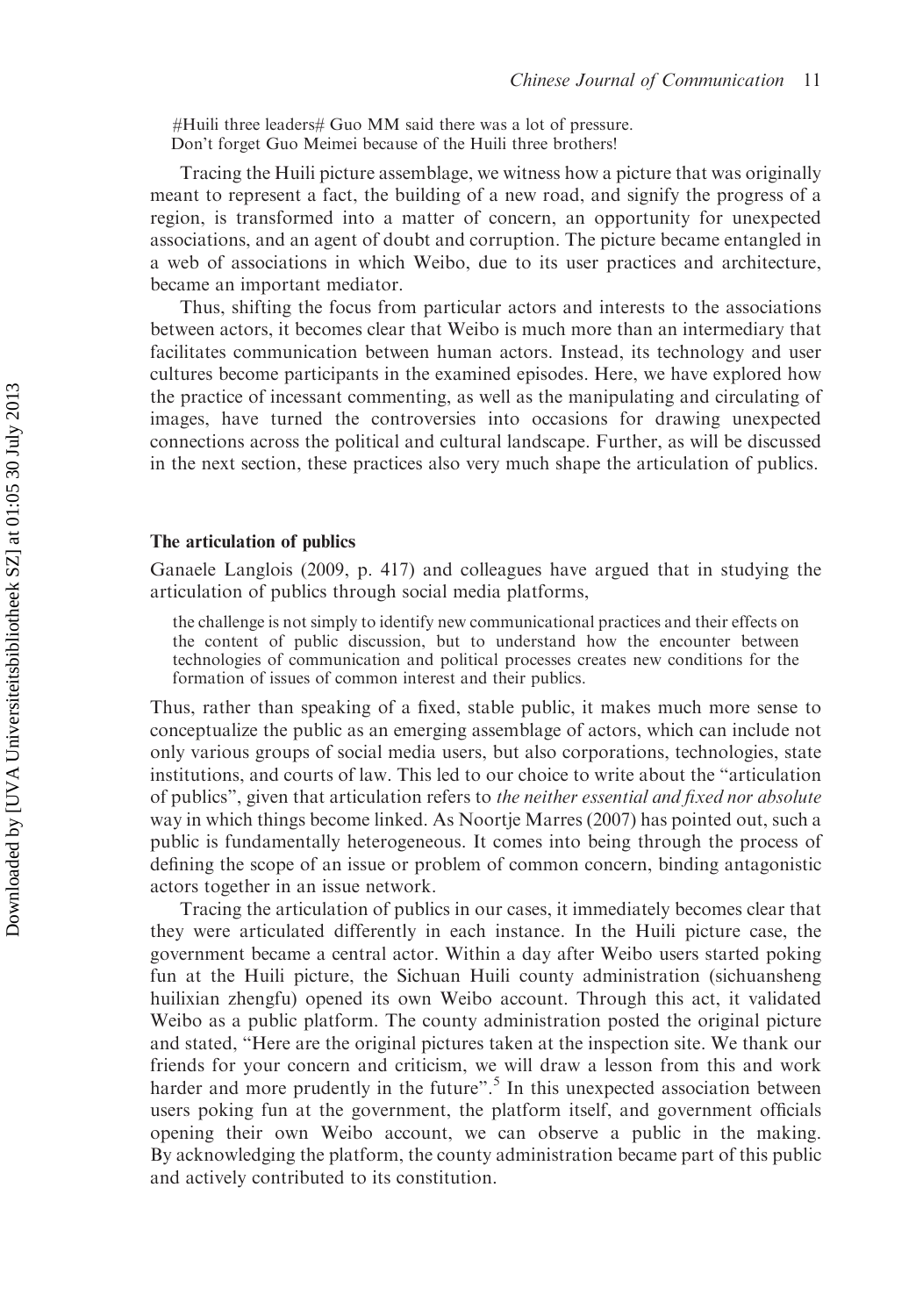More generally, as the government forces Weibo to self-censor the communication on the platform, it politically validates Weibo. Bamman, O'Connor, and Smith (2012) found that no less than 16% out of a random sample of 1.3 million weibos had been deleted. Not surprisingly, they also discovered that messages containing politically sensitive terms were characterized by "anomalously higher rates of deletion". In turn, King, Pan, and Roberts (2012) have discovered in their analysis of millions of social media posts from nearly 1,400 different social media services all over China, that the Chinese censorship system is specifically "aimed at curtailing collective action by silencing comments that represent, reinforce, or spur social mobilization, regardless of content". These authors also found that "posts with negative, even vitriolic, criticism of the state, its leaders, and its policies are not more likely to be censored".

In our case studies, we made similar observations. We noted that a lot of jokes and critique aimed at the government remained uncensored, yet posts that hinted at joined action were deleted. Moreover, we also observed more subtle censorship practices; the list of "hot weibos" in particular appeared to be a politically-charged object. Messages were removed from this list despite the fact that they were very "hot" in terms of number of comments. The only way to locate these "sensitive" weibos was by reviewing the Weibo pages of individual users, page by page.

Weibo communication is, however, not only held in check through practices of self-censorship, but occasionally also through direct government intervention. This happened, for example, during the Bo Xilai controversy in the spring of 2012, when the once-promising candidate for membership in the Politbureau was removed from his position as Chongqing Party leader after a scandal. At the height of this controversy, the authorities asked Sina Weibo and other social platforms to close down their comment function for three consecutive days to avoid the rapid spread of rumors (Gao, 2012). A similar intervention occurred a year earlier in February 2011, when Chinese-language websites called for a "Jasmine Revolution" in major Chinese cities. In reaction, the state severely curtailed Weibo activity: "Post forwarding and photo publishing were suspended, and searches for the word jasmine were blocked" (Canaves, 2011, p. 77).

In turn, in their comments on Weibo, the users, who often refer to themselves as "netizens", have positioned themselves as a distinct component of the public: one that will not be fooled by the authorities. The first weibo and the second most commented one in the Huili picture case read:

Today, I visited my county's governmental website, on which the news headline is about the high standards of building township roads. [When I] saw the pictures, I spit out half a liter of blood! Even an amateur like me can recognize that these pictures are photoshopped. They even have the guts to put them on their homepage as a headline. Maybe, they think that no one would see their homepage. How fake our county PR pictures are.<sup>6</sup>

Others also express their amusement. BorisX claims, "There are no [photoshop] traces, admire!" In reaction, Iron Superman (tiejia chaoren) jokes in his weibo: "It is said that it would be better if the shadow effect were added. @ Kevin Xu." They comment on each other's Photoshop skills and praise themselves: "Netizens are so talented." They also question the authenticity of the "real" pictures posted by the government; one user writes, "The first one is not original, either, and it is so badly p-ed [photoshopped]". At times, the comments express appreciation for the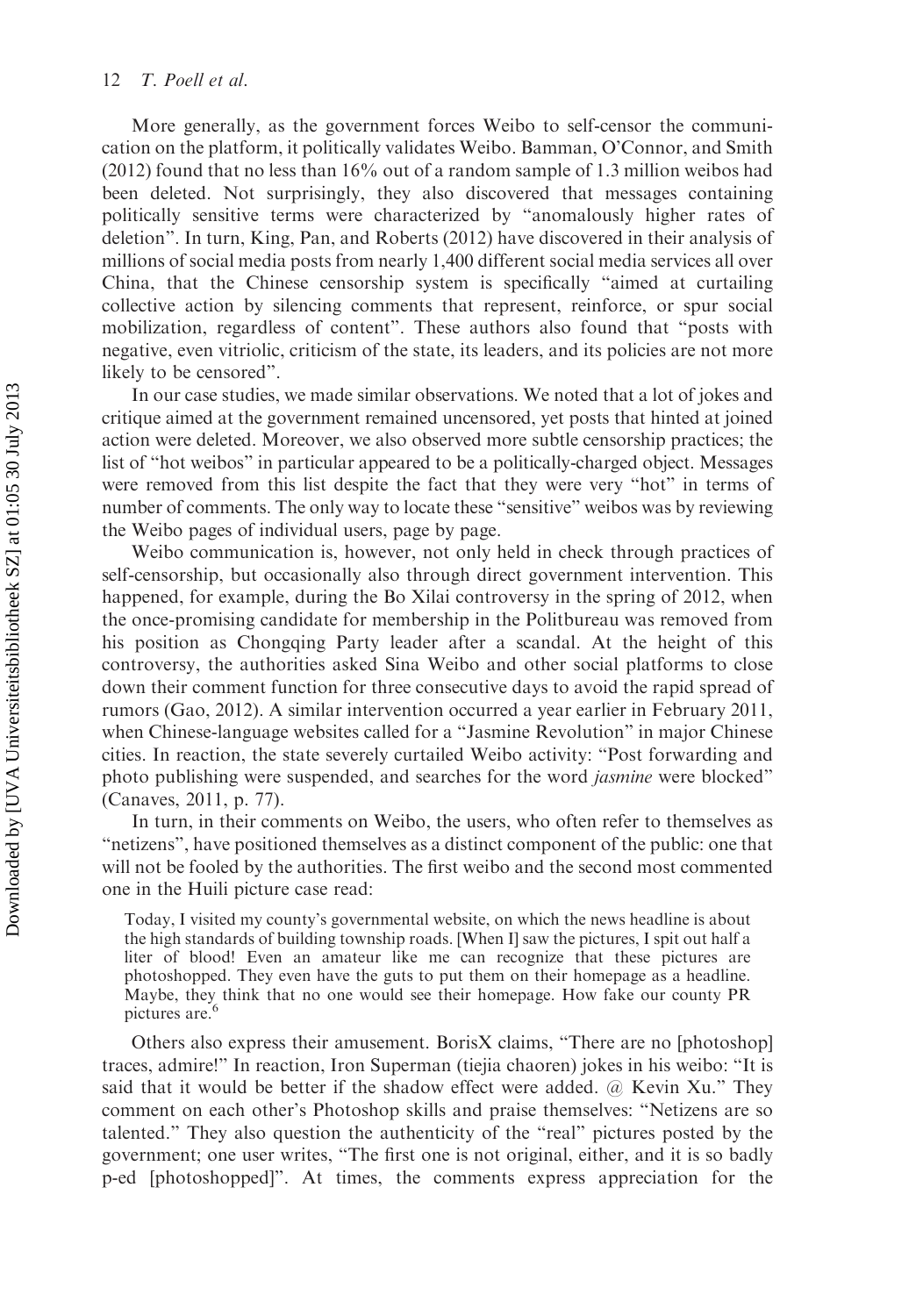government's willingness to admit its mistake, but most users continue to poke fun with statements like "Please do not explain, do not stop our joy."

Perhaps the most striking element of the comments is their brusqueness. In blunt tones, they usually either confirm the message on which they comment or simply continue the fun. Weibo's comment culture, which in this sense corresponds with social media comment cultures worldwide, increases the sense of shared joy. It strengthens the articulation of an issue-specific public. The brevity of the comments is prompted by Weibo's technological architecture, inspiring an aesthetic of speed and abundance. The significance of these brief comments lies less in their content and more in their performativity; they turn political controversy into a celebration of wit.

This is also clear in the Han Han case. Here, the comments also mostly support previously-articulated positions. The commenting users merely approve or disapprove: "thumbs up", "I love Han Han", and alternatively, "Uncle Han, go to bed early". The cheerful messages posted in the comments, often with smileys, make the discussion more light-hearted, as do the aesthetics of Weibo, with its light blue interface and many pictures.

When examining the Weibo messages themselves, it becomes clear that there were also a number of differences in how publics were articulated in both cases. In the Han Han case, the Weibo messages were much longer and often contained links to news sites, including blogs. For example, Li Chengpeng only posted a very short line on Weibo: "Democracy means not to claim kinship.<http://t.cn/SIFhi5>." The link refers to a much longer blog post in which Li expresses his views on democracy. In that text, we read,

Is 'one person, one vote' really most urgent for China? I think the question itself is a misunderstanding. I would like to see it in this way: 'One person, one vote' is certainly not the most urgent, but it is the most important.

By linking to other websites, a much broader discussion, in this example on the value of democracy, was opened up and extended. Conversely, pictures and comments circulating on Weibo also bled to other online platforms, as well as to the mainstream media. In this way, Weibo's hyperlinking practices extended the public and circulated content across the media landscape.

As the Han Han controversy played out, there were a few crucial shifts in how the public was articulated. At the start, Weibo users primarily reflected on the contents of Han Han's essays, while in the second stage, the discussion shifted towards that of authorship. Simultaneously, the involvement of the government also changed. In the beginning, and in collaboration with Sina Weibo, the government censored the more sensitive weibos, most of which argued or even urged for democratization or revolution in China. When the issue shifted, the Han Han communication triggered less state intervention. Thus, in the process, the public was reconfigured.

#### Conclusion

Our exploration has demonstrated how Weibo's specific features, such as its comment function, the ability to attach pictures and videos, and its user cultures and selfcensorship practices, mutually shape each other. In this process, they become entangled with the activity on other media platforms and the occasional government interventions. It was through these associations that the two examined controversies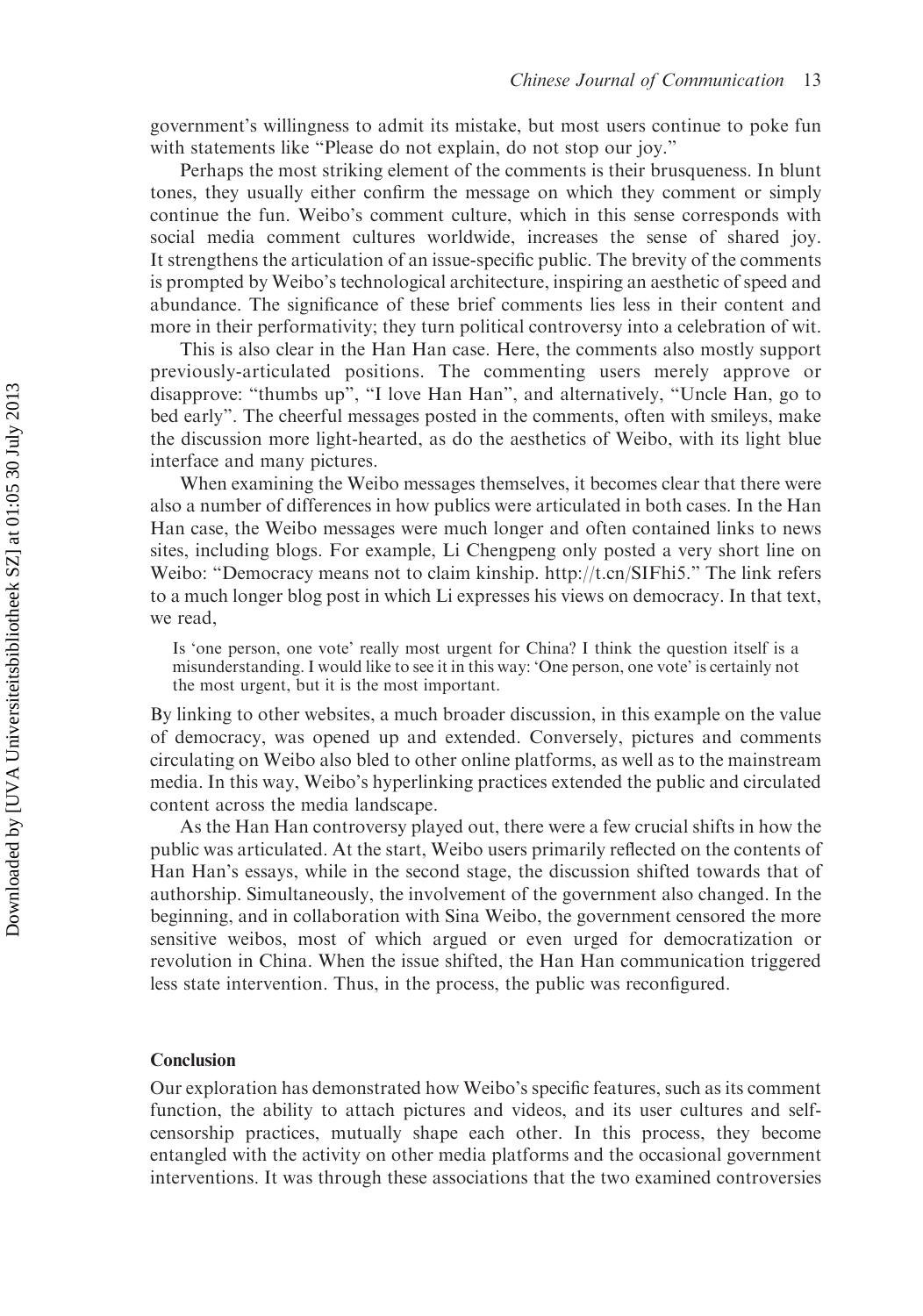were articulated. By tracing how technological features and emerging practices become intertwined, we gain insight into how new publics are articulated and how symbolic reconfigurations unfold.

Compared to the current research on Chinese social media and contentious politics, we have argued for a more relational approach, which focuses the attention on how actors, both human and nonhuman, become entwined with each other. It is through these associations that actors are configured and reconfigured as actors. Moving beyond the identification of particular actors and interests, it becomes clear how in the course of contentious episodes, fundamentally heterogeneous publics emerge. In these processes, Weibo's particular technological features and user practices become crucial components of these larger configurations. As such, they participate in the rapid proliferation of not only mashed-up images and insinuations, but also broader political reflections. Simultaneously, both central and local state authorities, as well as a range of other media, position Weibo as a crucial political actor. Moreover, creative associations are drawn by tens of thousands of users: local leaders join a corrupt rich girl, grass-mud horses, and foreign dictators. Likewise, a popular rally racer and novelist, subsequently, is positioned as a defender of the status quo, reinterpreted as a fraud, and ultimately functions as a catalyst to discuss the current state of Chinese politics and the increasingly commercialized media culture.

Tracing the actor-networks of online contention unveils a wilderness that is not defined by the interests of any particular actor, but is mutually shaped by a wide range of actors, including a variety of technologies. What these temporary assemblages will produce is impossible to predict. Their speed and cultural vitality are potentially explosive and can generate political change. Yet it is also clear that these configurations can be easily thwarted when the government forces Weibo and other social platforms to disable key features, which is what happened in the Bo Xilai controversy and during the 2011 calls for a "Jasmine Revolution".

New assemblages will, however, continue to emerge as existing platforms tinker with their architecture and new platforms and user practices are developed. Chinese political contention has become highly visual, reflecting global social media practices that are thoroughly interactive and potentially explosive. Publics around particular issues can suddenly emerge, leading to a rapid proliferation and mutation of symbolic configurations, as well as propelling unexpected associations across China's political and cultural landscape.

The final question then becomes: what politics are rendered possible? This ANTinspired approach suggests that, addressing this question, researchers should shift their focus from individual actors and interests to the constantly-shifting associations between actors, which include objects and technologies. This implies that the "real Weibo" will not stand up. Weibo is not one thing, but rather constitutes a technocultural assemblage which becomes entangled with a wide variety of other actors in the course of contentious episodes. Consequently, each analysis of the "meaning of Weibo" always has to start with a specific event or issue. Grand words like "participation", "democracy", and "freedom of expression" do not allow us to explore the many ways in which Weibo is involved in contentious politics.

The political impact of Weibo lies in the new configurations in which it becomes involved. Each assemblage holds the potential to disrupt the everyday, the stable, and the static. Each assemblage may turn what is considered a matter of fact into a matter of concern. How does one give these new matters of concern a place in the already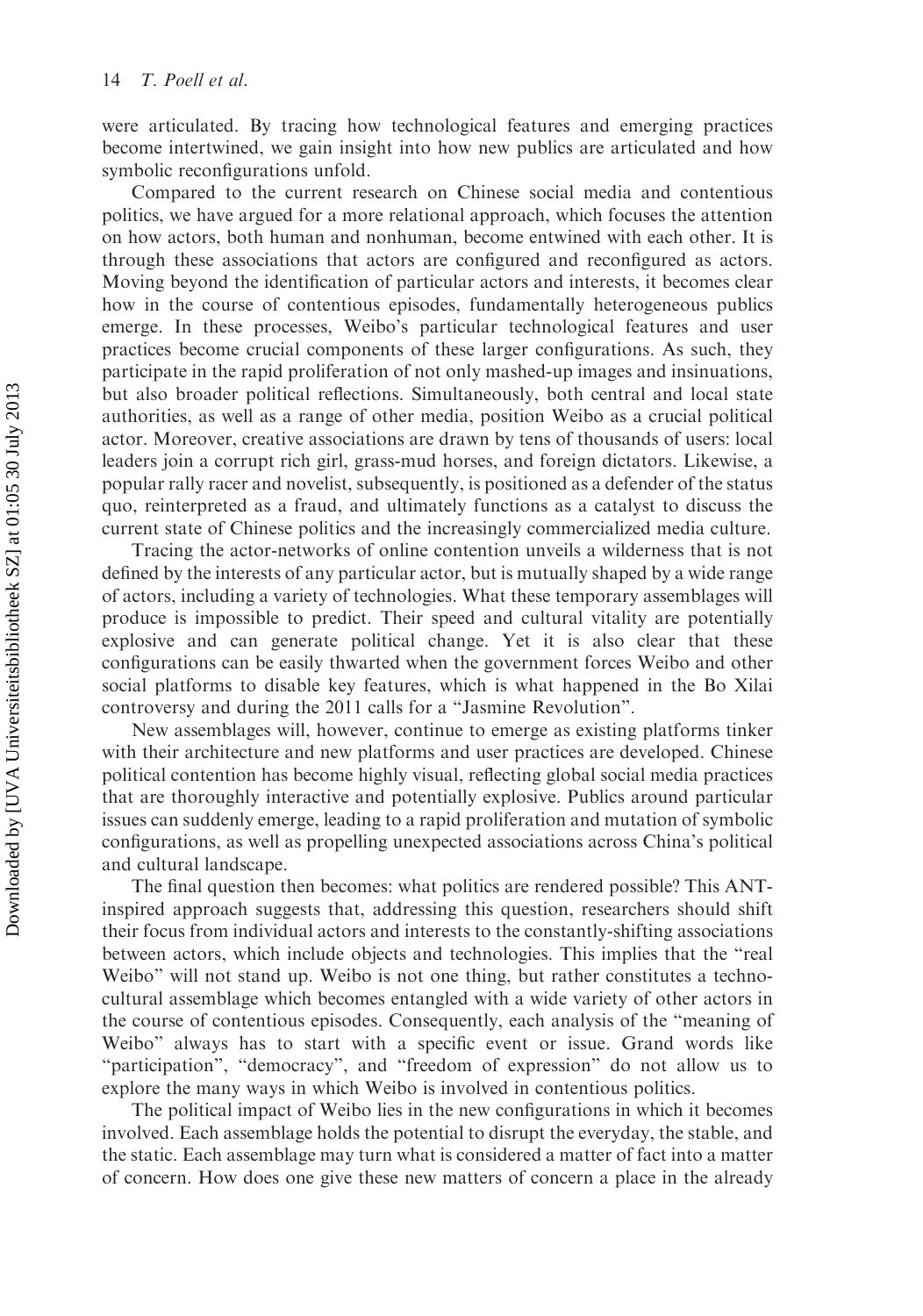assembled domain of Chinese politics? But do we need to go back to that domain? As Latour (2005, p. 252) argues, "Is it not obvious, then, that only a skein of weak ties, of constructed, artificial, assignable, accountable, and surprising connections, is the only way to begin contemplating any kind of flight?" Following this line of thought (and flight), may it not be the case that a mashed-up picture of three leaders floating on the moon can be more disruptive than yet another plea for democracy? Or is that too scandalous a thought?

## Notes

- 1. Tianya Forum. (2011, June 26). Huili officials checking a newly-built road [Picture]. Retrieved from http://www.weibo.com/1650297492/eCR9q9Nj2Zq. Archived at http:// www.jeroendekloet.nl/images-cjoc/.
- 2. Dad Soysauce\_Elder Bai (jiangyoubaba baizhanglao). (2011, June 27). A leadership on a space mission [Picture]. Retrieved from: http://www.weibo.com/1663619212/ eCTuUxK5qQt. Archived at http://www.jeroendekloet.nl/images-cjoc/.
- 3. Example of a text-as-image add on on Weibo. Zuo, Z. 2012, January 31. Screenshot of text posted on Weibo in relation to the Han Han controversy [Screenshot]. Retrieved from: http://www.weibo.com/1649259794/y3nfcnLSi. Archived at http://www.jeroendekloet.nl/ images-cjoc/.
- 4. Chen, Z. (2011, June 27). The Huili leaders with Guo Meimei. Retrieved from: http://www. weibo.com/1684409631/eCTyEuXgLUa. Archived at http://www.jeroendekloet.nl/ images-cjoc/.
- 5. http://www.weibo.com/2203793661/eCUjWSnyuzR.
- 6. http://e.weibo.com/1650297492/eCR9q9Nj2Zq.

#### Notes on contributors

Thomas Poell is Assistant Professor of New Media and Digital Culture at the Department of Media Studies (Faculty of Humanities) at the University of Amsterdam. His research focuses on social media and political contention. He has published on various topics: social media as platforms of alternative journalism (Journalism), Twitter as a multilingual space (Necsus), and Android and the political economy of the mobile Internet (First Monday). [http://home.](http://home.medewerker.uva.nl/t.poell) [medewerker.uva.nl/t.poell](http://home.medewerker.uva.nl/t.poell)

Jeroen de Kloet is Professor of Globalisation Studies at the Faculty of Humanities of the University of Amsterdam and Director of the Amsterdam Centre for Globalisation Studies (ACGS). His work focuses on cultural globalization, particularly in the context of China. His recent books are China with a Cut: Globalisation, Urban Youth and Popular Music (Amsterdam UP, 2010) and, with Yiu Fai Chow, Sonic Multiplicities: Hong Kong Pop and the Global Circulation of Sound and Image (Intellect, 2013).<http://jeroendekloet.nl/>

Guohua Zeng received his PhD from the Department of Media Studies, University of Amsterdam in 2013. Before that, he received his BA and MA in Cultural Anthropology from Sun Yat-sen University in China. His doctoral dissertation focuses on how a new version of "Chineseness" was articulated during the 2008 Beijing Olympic Games and how this concept was circulated and received by local, regional, and global media. His research interests include mega-sporting events, night-time economy, new media, and China.

#### References

Bamman, D., O'Connor, B., & Smith, N. (2012). Censorship and deletion practices in Chinese social media. First Monday, 17(3). Retrieved from [http://www.uic.edu/htbin/cgiwrap/](http://www.uic.edu/htbin/cgiwrap/bin/ojs/index.php/fm/article/view/3943/3169) [bin/ojs/index.php/fm/article/view/3943/3169](http://www.uic.edu/htbin/cgiwrap/bin/ojs/index.php/fm/article/view/3943/3169)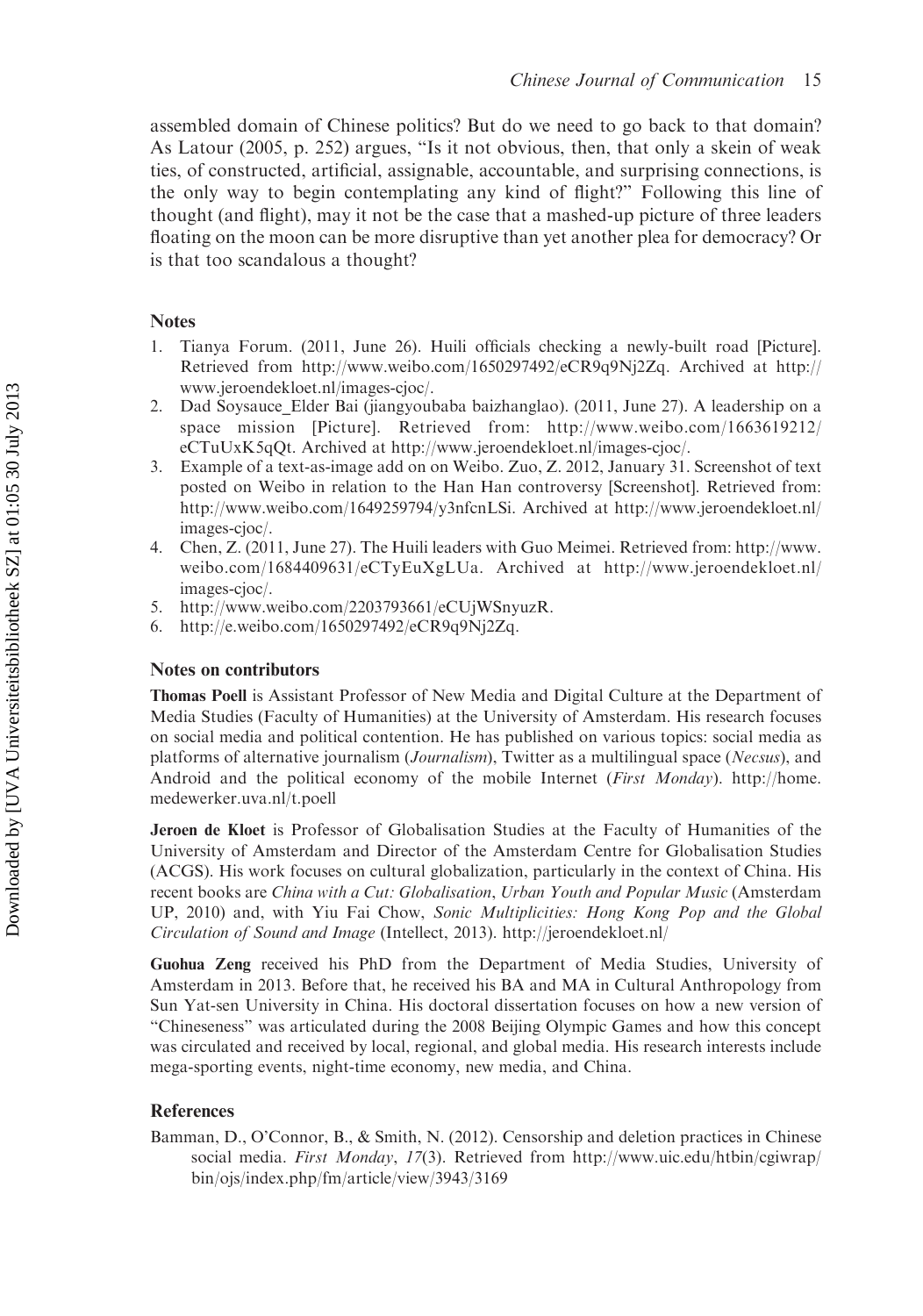- Berry, D. M. (2011). The philosophy of software: Code and mediation in the digital age. New York: Palgrave Macmillan.
- Canaves, S. (2011). China's social networking problem. Spectrum, IEEE, 48(6), 74–77.
- Chow, Y. F., & de Kloet, J. (2013). Sonic multiplicities  $-$  Hong Kong pop and the global circulation of sound and image. Bristol: Intellect.
- Christensen, C. (2011). Discourses of technology and liberation: State aid to NetActivists in an era of Twitter revolutions. The Communication Review, 14(3), 233– 253.
- "Crisis" is everywhere: They were trapped by the Weibo. (2011, December 19). Shenzhen Business Daily. Retrieved from:<http://www.donews.com/net/201112/1037628.shtm> [in Chinese].
- Cunningham, M. E., & Wasserstrom, J. N. (2012). Authoritarianism: There's an app for that. Chinese Journal of Communication, 5(1), 43 – 48.
- Damm, J. (2007). The Internet and the fragmentation of Chinese society. Critical Asian Studies, 39(2), 273– 294.
- Edwards, L., & Jeffreys, E. (Eds.). (2010). Celebrity in China. Hong Kong: Hong Kong University Press.
- Esarey, A., & Qiang, X. (2011). Digital communication and political change in China. International Journal of Communication, 5, 298-319.
- Fakeries emerge in the governmental websites; Sichuan Huili is praised when it takes the opportunity to mediate itself. (2011, July 1). Yangcheng Evening News. Retrieved from <http://www.echinagov.com/gov/zxzx/2011/7/1/137461.shtml> [in Chinese].
- Fauna. (2011, June 29). Guo Meimei Red Cross controversy pissing off Chinese netizens. Retrieved from [http://www.chinasmack.com/2011/stories/guo-meimei-red-cross](http://www.chinasmack.com/2011/stories/guo-meimei-red-cross-controversy-pissing-off-chinese-netizens.html)[controversy-pissing-off-chinese-netizens.html](http://www.chinasmack.com/2011/stories/guo-meimei-red-cross-controversy-pissing-off-chinese-netizens.html)
- Full story of Han-Fang dispute: From weibo to court. (2012, January 30). Southern Cosmopolitan Daily. Retrieved from [http://it.southcn.com/9/2012-01/30/](http://it.southcn.com/9/2012-01/30/content_36913454.htm) content 36913454.htm [in Chinese].
- Fung, A. (2008). Global capital, local culture: Transnational media corporations in China. New York: Peter Lang.
- Further discussion on "Han-Fang dispute": What kind of online discussion do we need? (2012, February 14). Xin Hua News. Retrieved from [http://news.xinhuanet.com/politics/2012-](http://news.xinhuanet.com/politics/2012-02/14/c_111520184.htm) 02/14/c 111520184.htm [in Chinese].
- Gang, Q., & Bandurski, D. (2011). China's emerging public sphere. In S. Shirk (Ed.), Changing media, changing China (pp.  $38-76$ ). Oxford & New York: Oxford University Press.
- Gao, H. (2012, April 16). Rumor, lies, and Weibo: How social media is changing the nature of truth in China. The Atlantic. Retrieved from [http://www.theatlantic.com/international/](http://www.theatlantic.com/international/archive/2012/04/rumor-lies-and-weibo-how-social-media-is-changing-the-nature-of-truth-in-china/255916/) [archive/2012/04/rumor-lies-and-weibo-how-social-media-is-changing-the-nature-of](http://www.theatlantic.com/international/archive/2012/04/rumor-lies-and-weibo-how-social-media-is-changing-the-nature-of-truth-in-china/255916/)[truth-in-china/255916/](http://www.theatlantic.com/international/archive/2012/04/rumor-lies-and-weibo-how-social-media-is-changing-the-nature-of-truth-in-china/255916/)
- Giese, K. (2004). Speaker's corner or virtual panopticon: Discursive construction of Chinese identities online. In F. Mengin (Ed.), Cyber China: Reshaping national identity in the age of information (pp. 19 – 36). New York: Palgrave MacMillan.
- Han's blog articles arouse large-scale online debates. (2011, December 29). Wall Street Journal (Chinese online). Retrieved from [http://cn.wsj.com/gb/20111229/rcu110508.asp?source](http://cn.wsj.com/gb/20111229/rcu110508.asp?source=UpFeature) [UpFeature](http://cn.wsj.com/gb/20111229/rcu110508.asp?source=UpFeature) [in Chinese].
- Ho, P. P. S., & Edmonds, R. L. (Eds.). (2008). China's embedded activism: Limitations and constraints of a social movement. New York: Routledge.
- Hofheinz, A. (2011). Nextopia? Beyond revolution 2.0. International Journal of Communication, 5, 1417– 1434.
- King, G., Pan, J., & Roberts, M. (2012). How censorship in China allows government criticism but silences collective expression. Working Paper. Institute for Quantitative Social Science, Harvard University. Retrieved from [http://gking.harvard.edu/publications/](http://gking.harvard.edu/publications/how-censorship-china-allows-government-criticism-silences-collective-expression) [how-censorship-china-allows-government-criticism-silences-collective-expression](http://gking.harvard.edu/publications/how-censorship-china-allows-government-criticism-silences-collective-expression)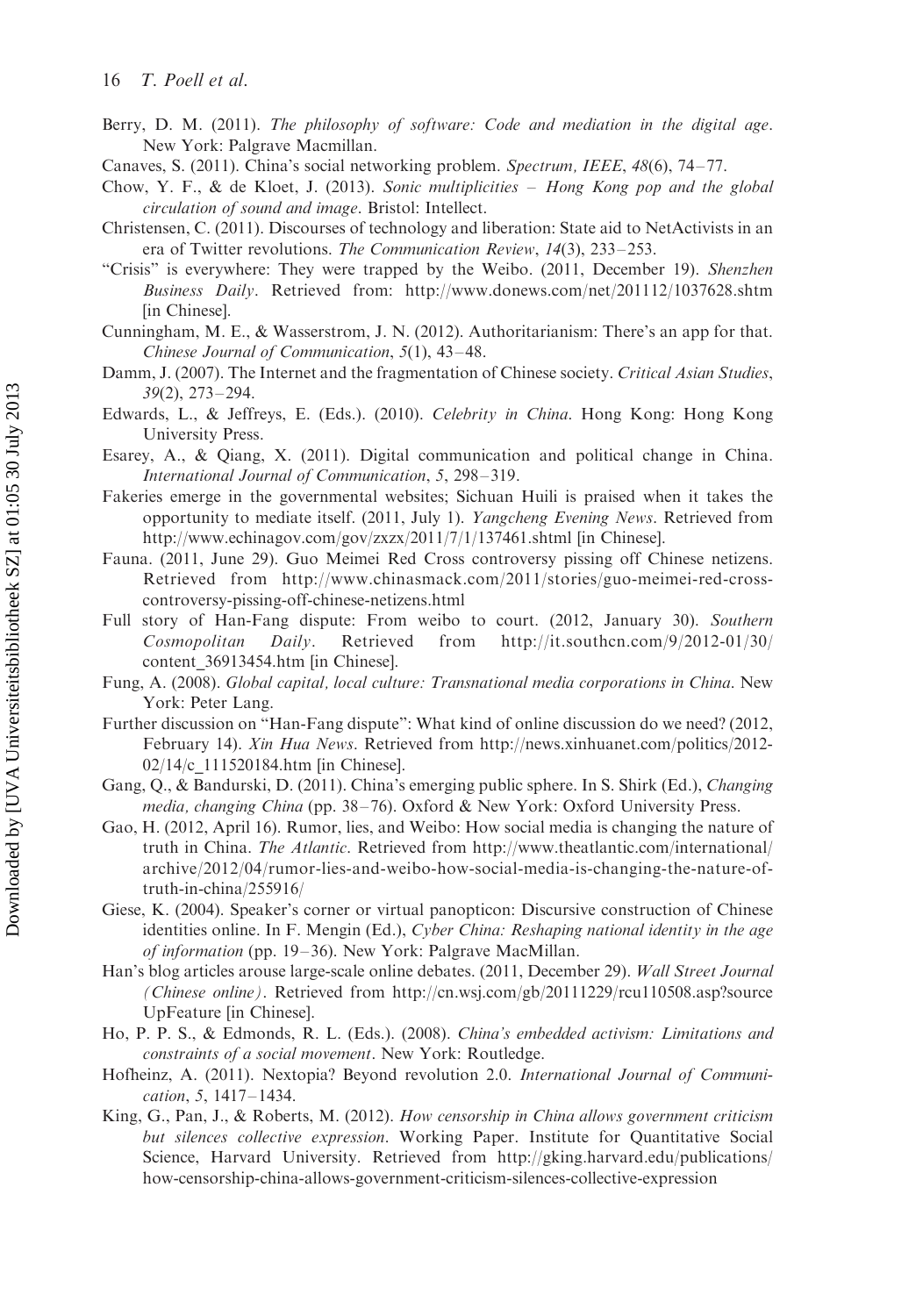- Langlois, G., Elmer, G., McKelvey, F., & Devereaux, Z. (2009). Networked publics: The double articulation of code and politics on Facebook. Canadian Journal of Communication, 34(3), 415-434.
- Latour, B. (2005). Reassembling the social: An introduction to Action-Network-Theory. Oxford & New York: Oxford University Press.
- Law, J. (2009). Actor Network Theory and material semiotics. In B. S. Turner (Ed.), The new Blackwell companion to social theory (pp. 141-158). Boston & Oxford: Blackwell.
- Liu, J. (2011). Picturing a green virtual public space for social change: A study of Internet activism and web-based environmental collective actions in China. Chinese Journal of Communication, 4(2), 137– 166.
- MacKinnon, R. (2008). Flatter world and thicker walls? Blogs, censorship, and civic discourse in China. *Public Choice*, 134, 31-46.
- MacKinnon, R. (2011, December 8). Promoting global Internet freedom. Testimony of Rebecca MacKinnon to the House Foreign Affairs Subcommittee on Africa, Global Health, and Human Rights. Retrieved from [http://newamerica.net/publications/resources/2011/](http://newamerica.net/publications/resources/2011/testimony_of_rebecca_mackinnon_to_the_house_subcommittee_on_africa_globa) testimony of rebecca mackinnon to the house subcommittee on africa globa
- Marres, N. (2007). The issues deserve more credit: Pragmatist contributions to the study of public involvement in controversy. Social Studies of Science, 37(5), 759– 780.
- Martinsen, J. (2012, February 1). Han Han the novelist versus Fang Zhouzi the fraud-buster. Retrieved from [http://www.danwei.com/blog-fight-of-the-month-han-han-the-novelist](http://www.danwei.com/blog-fight-of-the-month-han-han-the-novelist-versus-fang-zhouzi-the-fraud-buster/)[versus-fang-zhouzi-the-fraud-buster/](http://www.danwei.com/blog-fight-of-the-month-han-han-the-novelist-versus-fang-zhouzi-the-fraud-buster/)
- Perry, E. J., & Goldman, M. (Eds.). (2007). Grassroots political reform in contemporary China. Cambridge, MA: Harvard University Press.
- Poell, T., & Borra, E. (2012). Twitter, YouTube, and Flickr as platforms of alternative journalism: The social media account of the 2010 Toronto G20 protests. Journalism,  $13(6)$ , 695-713.
- Qiang, X. (2011). The rise of online public opinion and its political impact. In S. L. Shirk (Ed.), Changing media, changing China (pp. 202– 224). Oxford: Oxford University Press.
- Qiu, J. L., & Chan, J. M. (Eds.). (2011). New media events research. Beijing: Renmin University Press [in Chinese].
- Rogers, R. (2009). The end of the virtual digital methods. Amsterdam: Amsterdam University Press.
- Segerberg, A., & Bennett, L. (2011). Social media and the organization of collective action: Using Twitter to explore the ecologies of two climate change protests. The Communication Review,  $14(3)$ ,  $197-215$ .
- Shirk, S. (2011). Changing media, changing China. In S. L. Shirk (Ed.), Changing media, changing China (pp.  $1-37$ ). Oxford: Oxford University Press.
- Sima, Y. (2011). Grassroots environmental activism and the Internet: Constructing a green public sphere in China. Asian Studies Review, 35(4), 477– 497.
- The netizens suggest Xichuan Huili to write the photo PS event into the county history. (2011, June 30). Sina News. Retrieved from [http://news.sina.com.cn/s/2011-06-30/](http://news.sina.com.cn/s/2011-06-30/065422731254.shtml) [065422731254.shtml](http://news.sina.com.cn/s/2011-06-30/065422731254.shtml) [in Chinese].
- The South China Tiger Photographs. (2007, October 18). EastSouthWestNorth. Retrieved from [http://www.zonaeuropa.com/20071019\\_1.htm](http://www.zonaeuropa.com/20071019_1.htm) [in Chinese].
- Voci, P. (2010). China on video: Smaller-screen realities. London: Routledge.
- Wallis, C. (2011). New media practices in China: Youth patterns, processes, and politics. International Journal of Communication, 5, 406-436.
- Williams, R. (2003 [1974]). Television: Technology and cultural form. London: Routledge.
- Yang, G. (2009). The power of the Internet in China: Citizen activism online. New York: Columbia University Press.